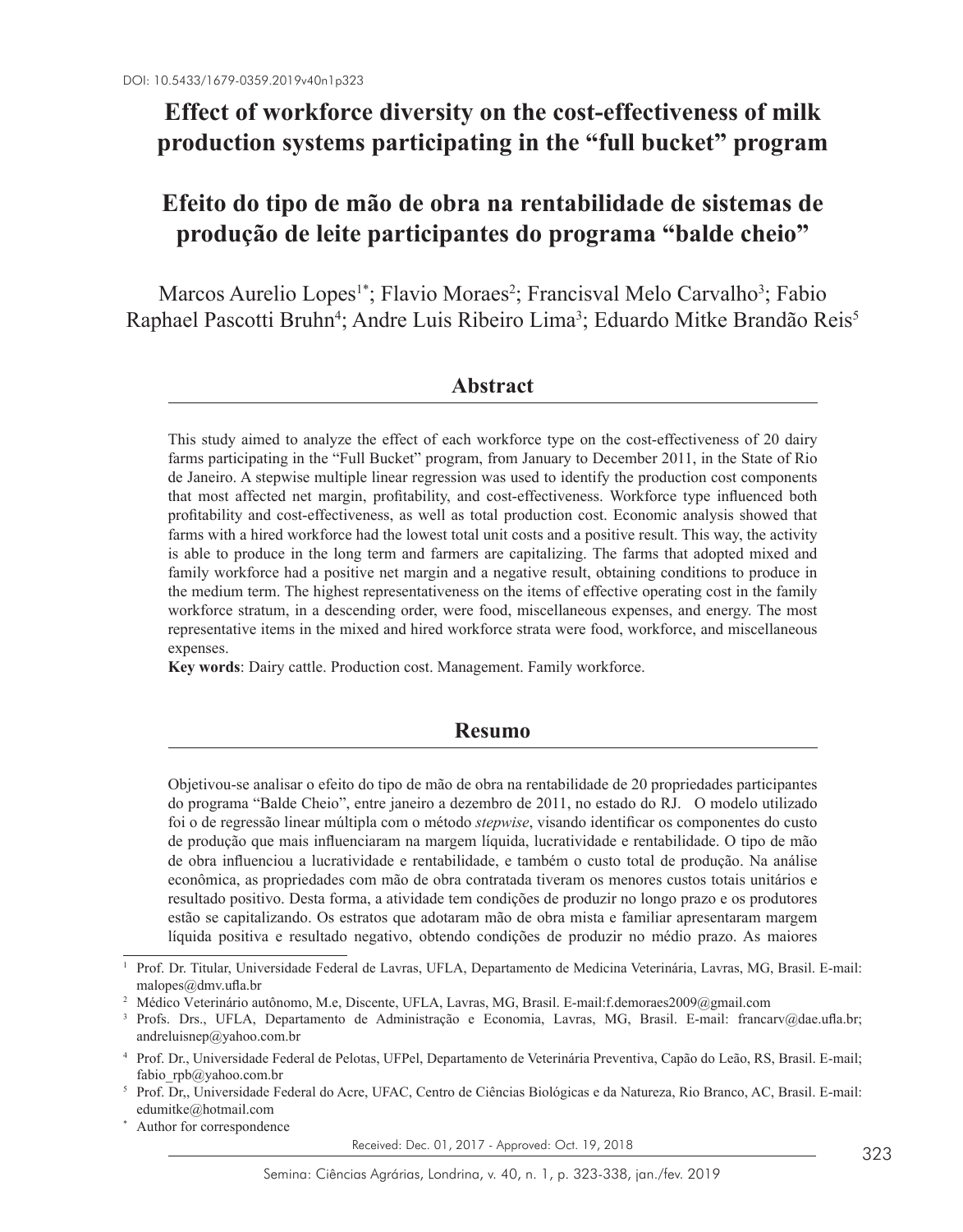representatividades sobre os itens do custo operacional efetivo no estrato da mão de obra familiar, em ordem decrescente, foram a alimentação, despesas diversas e energia. Os itens mais representativos, nos estratos da mão de obra mista e contratada, foram alimentação, mão de obra e despesas diversas. **Palavras-chave:** Bovinocultura de leite. Custo de produção. Gerenciamento. Mão de obra familiar.

#### **Introduction**

Several facts have contributed to dairy producers realizing the need to manage the activity well, becoming more profitable, efficient, and competitive, as well as assuming a position of an entrepreneur, regardless of the scale of production of their properties (LOPES et al., 2010).

To be successful, it is essential that the producers manage well the variables that are under their control since product price is an uncontrollable factor. This is a strategy to make product competitive, reducing production costs and maximizing the gains of scale (REIS et al., 2001).

People employed in rural activity are those with ties of kinship with producers, permanent employees (those hired to work on a continuous basis), temporary employees (those hired for a temporary and/or occasional period), partner employees (those who work by receiving a share of the production, e.g. half, third, fourth, etc.), and other conditions that do not fall into the previous forms (IBGE, 2006). The Federal Law 11,326, dated July 24, 2006, article 3, paragraph II, considers a family farmer to be the one who predominantly uses the family's own workforce in the economic activities of his/her establishment or enterprise (BRASIL, 2006).

Fassio et al. (2006) evaluated the economic results of milk production systems and realized the need to professionalize the management of the studied production systems, investing in the training of producers and workforce through the transfer of technologies and the diffusion of technical information. Therefore, they observed that labor relations become more professional as production increases, becoming less dependent on the family workforce.

The Southeast Livestock Research Center (CPPSE), of the Brazilian Agricultural Research Corporation (EMBRAPA), in São Carlos, SP, developed the "Full Bucket" program, which aims at assisting inefficient milk producers through training of technicians and extension workers. This project promotes the exchange of information on applied technologies and monitors environmental, economic, and social impacts on the studied production systems (EMBRAPA, 2013).

A number of researchers (FASSIO et al., 2006; OLIVEIRA et al., 2007; MANCIO et al., 1999; SCHIFFLER et al., 1999; HOFER; SHIKIDA, 2000) have been concerned with studying economic viability and estimating the cost of production of rural milk farms. However, few of them have studied the effect of the type of workforce on the costeffectiveness and have shown which components exerted a higher influence on the total and effective operating cost and identified the break-even point. Due to the great importance that the "Full Bucket" program has for Brazil and the State of Rio de Janeiro, as well as the scarcity of scientific papers on the subject, this study aimed to analyze the effect of the type of workforce on the cost-effectiveness of milk production systems participating in the "Full Bucket" program. Specifically, this study also aimed to identify the components that exerted a higher representativeness on the final production costs, as well as estimate the break-even point.

#### **Material and Methods**

The studied data came from 20 properties located in the State of Rio de Janeiro that participated in the "Full Bucket" program in 2011. These properties were chosen by non-probabilistic sampling by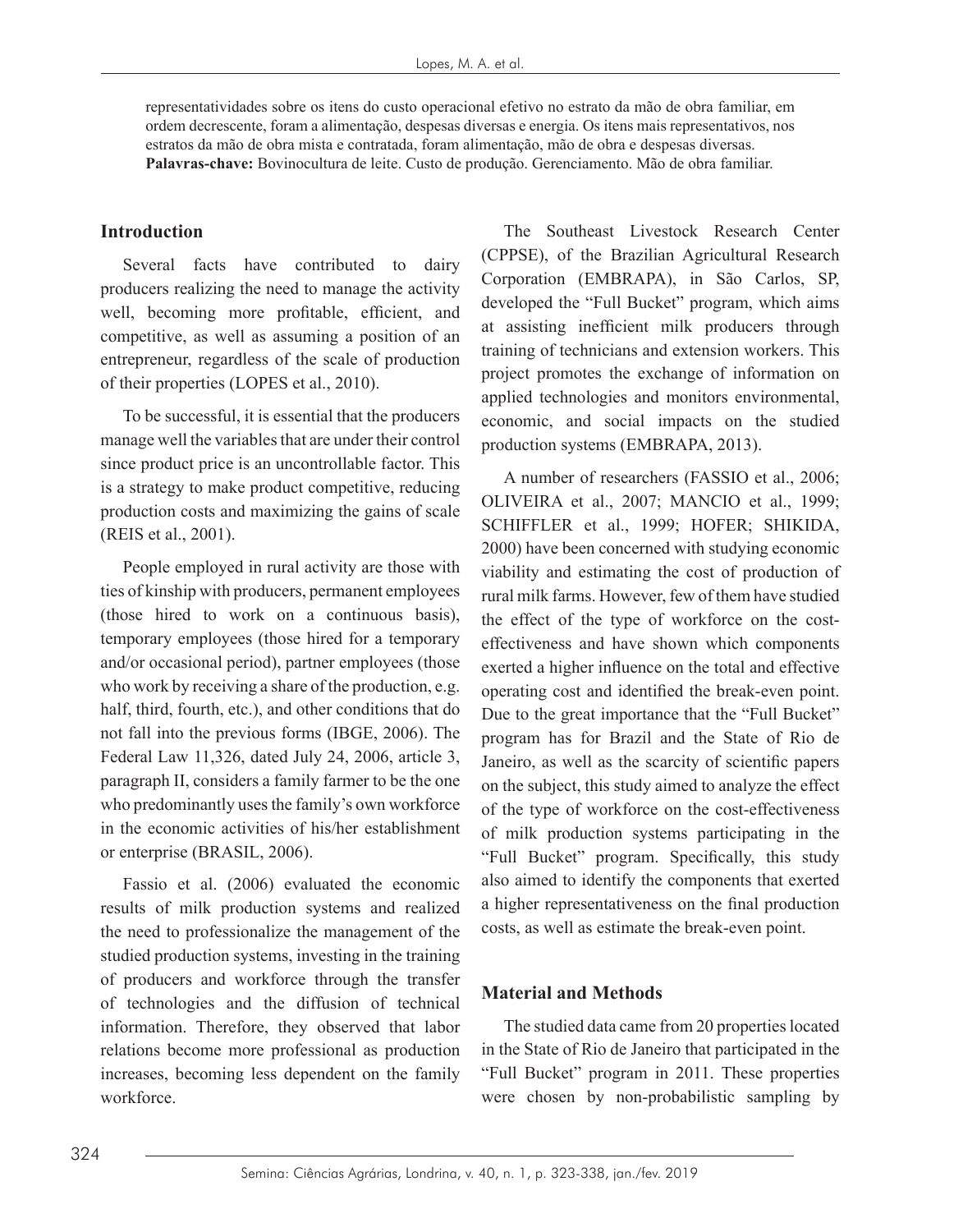judgment, taking into account criteria such as quality and availability of zootechnical and economic data, interest and consent of the producer to conduct the research, and access to the property throughout the year (LOPES et al., 2015). The data were written down in field notebooks by producers throughout 2011 and collected monthly by the technician responsible for the property.

The cost-effectiveness indicators used were gross margin (revenue minus effective operating cost), net margin (revenue minus total operating cost) (MATSUNAGA et al., 1976), and result (revenue minus total cost) (BARROS, 1948).

Profitability 1 and cost-effectiveness 1 were calculated by the formulas Profitability 1  $(\%)$  = (Result/Total revenue)  $\times$  100 and Cost-effectiveness  $1$  (%) = Result/(Total fixed assets + Effective operating cost)  $\times$  100, respectively. Profitability 2 (Profitability 2 (%) = Net margin/Total revenue)  $\times$ 100) and Cost-effectiveness 2 (Cost-effectiveness  $2$  (%) = Net margin/(Total fixed assets + Effective operating cost)  $\times$  100) (LOPES et al., 2011) were also estimated in this study.

In order to carry out a complete inventory of the assets, the value and useful life in relation to the acquisition time of each asset were calculated and later grouped into the pre-established categories equipment, vehicles, tools, improvements, machinery, implements, herds, and furniture. When the producer did not have information regarding the value and date of acquisition, as well as the remaining useful life, the criterion proposed by Lopes et al. (2004b) was adopted.

The break-even point was estimated by dividing the fixed cost by the contribution margin (LOPES et al., 2004a). The division between depreciation and unit contribution margin was considered for the calculation of the operating break-even point.

In order to estimate the percentage of each item that makes up the effective operating cost (EOC) in relation to milk sales revenue, we considered the division of the disbursement with the component item of EOC to be evaluated by the revenue from the milk sale (LOPES et al., 2011). The return on invested capital was calculated by applying the rate of 6.00% per year and for land remuneration, we used the lease value practiced in the State of Rio de Janeiro, estimated at 2 kg of milk/ha/day (LOPES; CARVALHO, 2000).

In order to analyze the influence of the type of workforce on the cost-effectiveness of the dairy activity, the 20 properties were classified into family (exclusively family, with contraction of sporadic workforce for occasional jobs), mixed (share of family and hired workforce during the whole period), and hired (exclusively hired workforce) workforce, as recommended by Lopes et al. (2007).

For statistical analysis, productive and economic indices were initially registered in an MS Excel® database for later export to the statistical software PASW 18.0. The Shapiro-Wilk normality test and Levene's equality of variance were performed to evaluate the distribution of continuous variables, being detected that some of them had no normal distribution and/or homoscedasticity. Therefore, these variables were expressed through the median and interquartile range, while those with normal distribution were described by the mean  $\pm$ standard deviation. The comparisons of dependent (economic) variables among the independent categories (strata) were performed by ANOVA and complemented by the Bonferroni correction test for multiple comparisons. When the data did not present a normal distribution and/or equality of variance, the comparisons between groups were performed by the Kruskal-Wallis test and complemented by the LSD test for multiple comparisons between ranked medians of the variables (MAROCO, 2010). The difference was statistically significant when  $P<0.05$ .

### **Results and Discussion**

A summary of the cost-effectiveness analysis of the dairy activity of the 20 properties participating in the "Full Bucket" program is shown in Table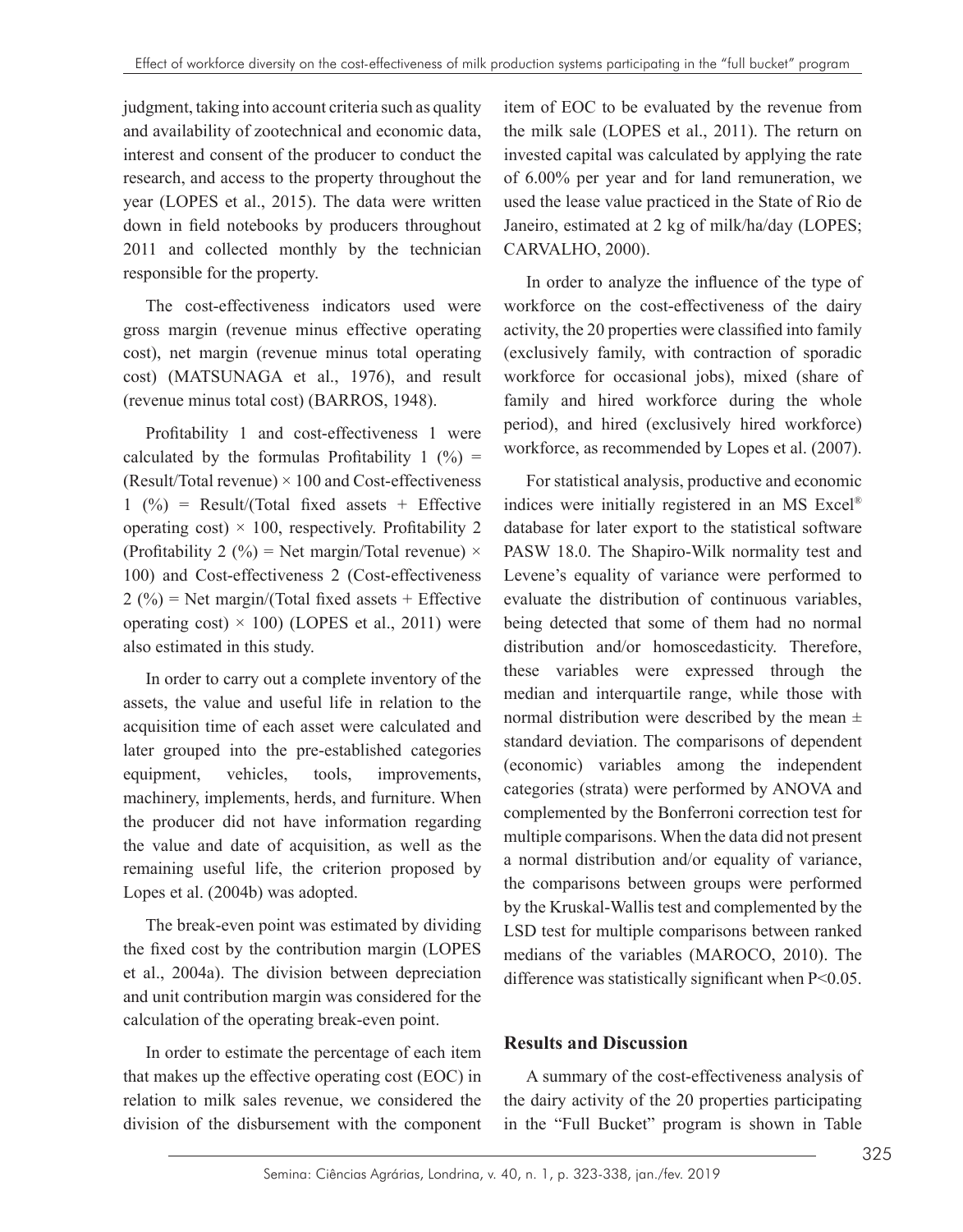1. The high values of standard deviations and interquartile ranges show that the studied properties were different from each other. During the period, the total revenue corresponded to the sum of the values raised by the sale of milk (85.50, 91.77, and 82.07%), animals (14.39, 8.23, and 16.67%), manure (0.00, 0.00, and 0.00%), and other revenues (sales of machinery, rental of machinery, and others) (0.11, 0.00, and 1.26%) in the family, mixed, and hired strata, respectively.

The differences between the production strata  $(P<0.05)$  can be explained mainly by the amount of milk and animals sold even though the representativeness of each of these items in the total revenue was similar (P>0.05) between strata. The family and mixed strata did not have surplus animals, but the sales of animals were carried out. This was due to the need to replace low potential animals by others with a higher genetic potential, justifying the higher investment in livestock when compare to facilities, equipment, and other investments. The representativeness of this item in the total revenue was higher when compared to that mentioned by Lopes et al. (2010), with values of 6.00% for the family stratum and close to 8.00 and 16.00% for the mixed and hired strata, respectively.

No property sold manure, which justifies the null values in the share of total revenue. This was due to the technical orientation that recommended storing the manure aiming to make the most of it or to use it directly in the crops, unlike the observations made by Lopes et al. (2008), who found a high waste of this by-product due to inadequate storage conditions. Reis et al. (2001) found percentages of 0.84% of the revenue for the sale of manure and Lopes et al. (2010) reported values of 1.00, 0.00, and 3.00% for family, mixed, and hired strata, respectively. Lopes et al. (2004b) showed that the use of manure improves soil fertility of pastures and forage production areas, as well as minimizes the amount spent on the acquisition of chemical fertilizers, serving as a reduction of expenses although it initially implies a reduction in revenue.

The total operating cost (TOC) (Table 1) was obtained by summing up the effective operating cost (disbursement) with the cost of depreciation of assets and the remuneration of the family workforce. The family stratum obtained different values (P<0.05). We expected that among the strata there would be a difference  $(P<0.05)$  mainly due to the quantities of produced milk and animals. This was because two properties (40.00%) of the hired workforce stratum presented values related to TOC close to the mixed workforce stratum, which can also be observed by means of the high value of the standard deviation.

The effective operating cost (EOC) (Table 1), which represented the average disbursement made by the producers to cover the activity, was different (P<0.05) between the hired workforce stratum and the others, but similar to each other  $(P>0.05)$ . The items composing EOC were divided into groups (Table 2) since according to Lopes and Lopes (1999), this allows monitoring the expenses of the milk production system, assisting the technician and producer in a more detailed analysis.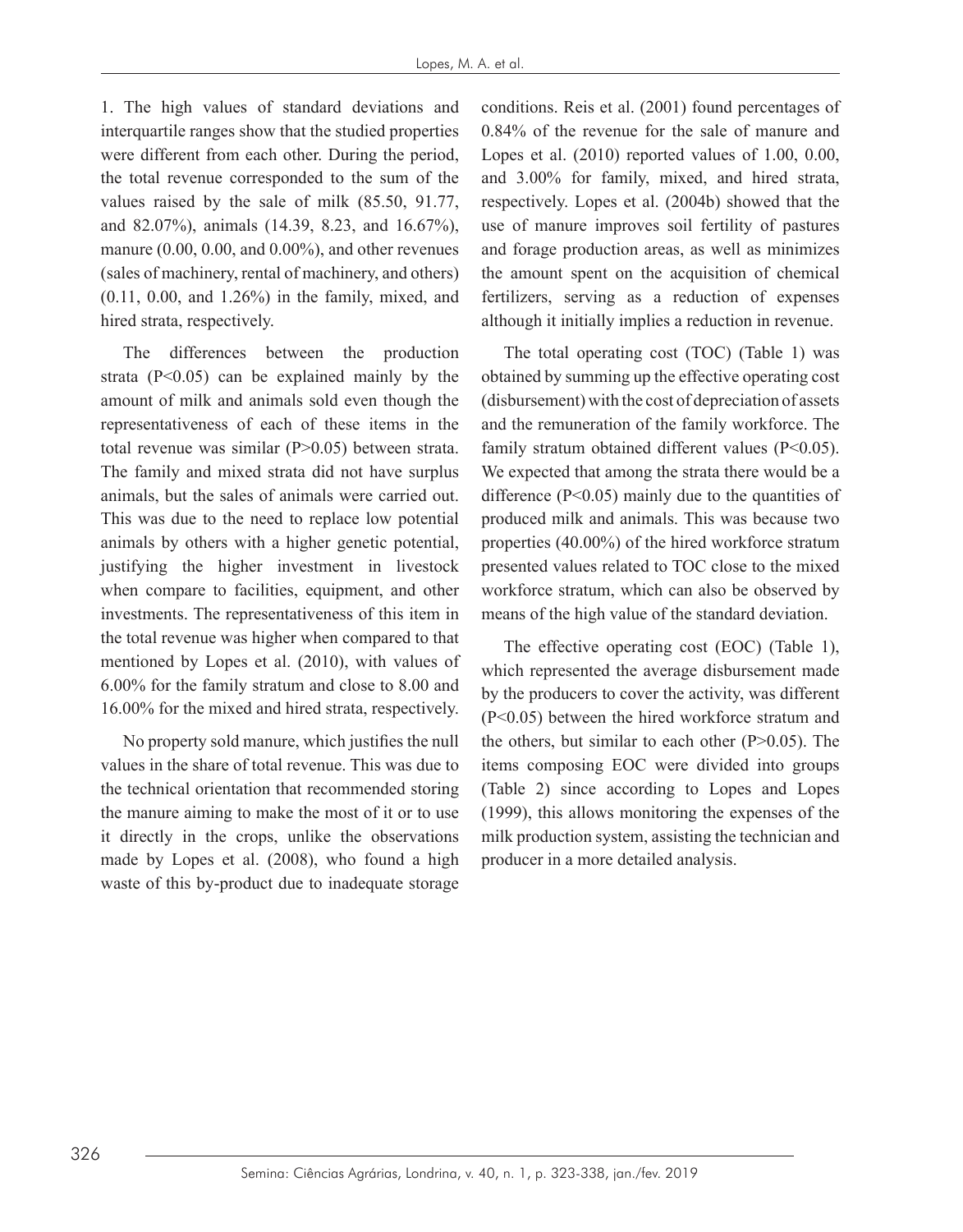| יט שוניי<br>- mand lul low-                                                                                                                                                                                      |                                                                                                        |
|------------------------------------------------------------------------------------------------------------------------------------------------------------------------------------------------------------------|--------------------------------------------------------------------------------------------------------|
| $\frac{1}{2}$ in the "Full Bucket" process in the State of Dic $\frac{1}{4}$<br>$-1$ d $-1$<br>$+$ $11$ nronartiae n<br>$\frac{1}{2}$<br>י יי בי<br>ד<br>an or rinn mar i ner<br>t<br>c<br>١<br>י<br>ו<br>i<br>i | l<br>l<br>č<br>ו<br>ג<br>-<br><<br>$+ 7 - 7 - 7 - 7 - 7$<br>ś<br>$\overline{\phantom{a}}$<br>くちょう<br>l |
| İ                                                                                                                                                                                                                |                                                                                                        |

|                                           |                   |                                             |                                 |           |                        |                         | Type of workforce        |           |                         |                         |                   |            |
|-------------------------------------------|-------------------|---------------------------------------------|---------------------------------|-----------|------------------------|-------------------------|--------------------------|-----------|-------------------------|-------------------------|-------------------|------------|
|                                           |                   |                                             | Family                          |           |                        |                         | <b>Mixed</b>             |           |                         | Hired                   |                   |            |
| Specification                             | Mean              | SD                                          | Median                          | IQR       | Mean                   | $\overline{\mathbf{S}}$ | Median                   | IQR       | Mean                    | $\overline{\mathbf{s}}$ | Median            | <b>IQR</b> |
| Total revenue<br>(RS)                     | 42.743,63         | 17.078,92                                   | 40.157,67 <sup>a</sup>          | 19.669,56 | 68.990,06              | 9.922,07                | 69.078,89 <sup>b</sup>   | 9.921,77  | 147.156,75              | 39.131,23               | 124.029,00°       | 51.341,14  |
| Milk (R\$)                                | 36.677,72         | 15.506,28                                   | 33.916,33 <sup>a</sup>          | 18.239,56 | 63.610,06              | 12.670,25               | 69.078,89 <sup>b</sup>   | 11.751,77 | 120.114,95              | 28.572,84               | 102.529,00bc      | 47.745,32  |
| Animals (R\$)                             | 6.024,25          | 3.523,77                                    | $5.105,00^{a}$                  | 3.559,00  | 5.380,00               | 5.005,72                | $6.240,00$ <sup>ab</sup> | 4.950,00  | 24.992,00               | 9.765,53                | 21.500,00°        | 7.035,00   |
| Manure (R\$)                              | $0,00$ $^{\rm a}$ | $0,00$                                      | $0,00$                          | 0,00      | $0,00$ $^{\rm a}$      | 0,00                    | $0,00$                   | 0,00      | $0,00$ $^{\rm a}$       | 0,00                    | 0,00              | 0,00       |
| Other revenue<br>(RS)                     | 41,67             | 144,34                                      | $0,00$ $^{\rm a}$               | 0,00      | $0,00$                 | 0,00                    | $0,00\,^{\rm a}$         | 0,00      | 2.049,80                | 2.971,71                | $0,00$ $^{\rm a}$ | 3.744,00   |
| cost (TOC) (R\$)<br>Total operating       |                   | $37.153,67^{\circ}$ $13.274,40$ $32.460,77$ |                                 | 11.292,49 | 59.412,96 <sup>b</sup> | 10.738,88               | 54.351,72                | 9.803,64  | 113.289,30bc            | 39.121,53               | 112.674,36        | 27.372,24  |
| operating cost<br>(EOC) (RS)<br>Effective |                   | 23.578,98 <sup>a</sup> 12.141,75 19.141,11  |                                 | 10.787,51 | 43.690,43 <sup>b</sup> | 9.982,44                | 40.091,37                | 9.483,37  | 94.715,58 bc            | 34.728,77               | 94.396,92         | 20.070,16  |
| Depreciation<br>(R\$)                     | 3.764,69ª         | 1.265,79                                    | 3.304,71                        | 1.127,12  | 5.912,53 <sup>b</sup>  | 1.306,16                | 6.323,35                 | 1.256,77  | 14.649,72 <sup>bc</sup> | 7.802,61                | 10.488,71         | 7.302,08   |
| Family work-<br>force (R\$)               | 9.810,00          | 0,00                                        | 9.810,00 <sup>a</sup>           | 0,00      | 9.810,00               | 0,00                    | $9.810,00$ <sup>ab</sup> | 0,00      | 3.924,00                | 5.373,16                | $0,00\,^{\circ}$  | 9.810,00   |
| Total cost (TC)<br>$(R\mathcal{S})$       |                   | 45.448,82 14.482,37 40.270,15 <sup>a</sup>  |                                 | 14.753,73 | 74.860,67              | 7.387,48                | 72.304,81 <sup>b</sup>   | 7.048,09  | 144.340,46              | 51.231,91               | 136.026,78 bc     | 22.182,86  |
| Fixed costs<br>$(FC)$ $(RS)$              | 11.458,48         |                                             | 3.981,03 10.159,84 <sup>a</sup> | 4.726,86  | 20.049,53              | 4.681,31                | 17.986,40 <sup>b</sup>   | 4.326,93  | 42.859,42               | 19.601,41               | $40.075,51$ bc    | 12.598,15  |
| tion of land<br>Remunera-<br>(RS)         | 2.913,58          | 3.465,09                                    | 2.015,09 <sup>a</sup>           | 1.831,43  | 6.463,40               | 4.564,78                | $7.205,17^{ab}$          | 4.519,35  | 11.918,68               | 6.934,60                | $8.760,00$ bc     | 12.419,33  |
| capital (R\$)<br>Return on<br>invested    | 4.780,21          | 1.228,44                                    | 4.496,34 <sup>a</sup>           | 886,26    | 7.673,59               | 1.169,83                | 8.217,10 <sup>b</sup>    | 1.070,96  | 16.291,02               | 7.543,65                | 11.760,51 bc      | 6.599,33   |

continue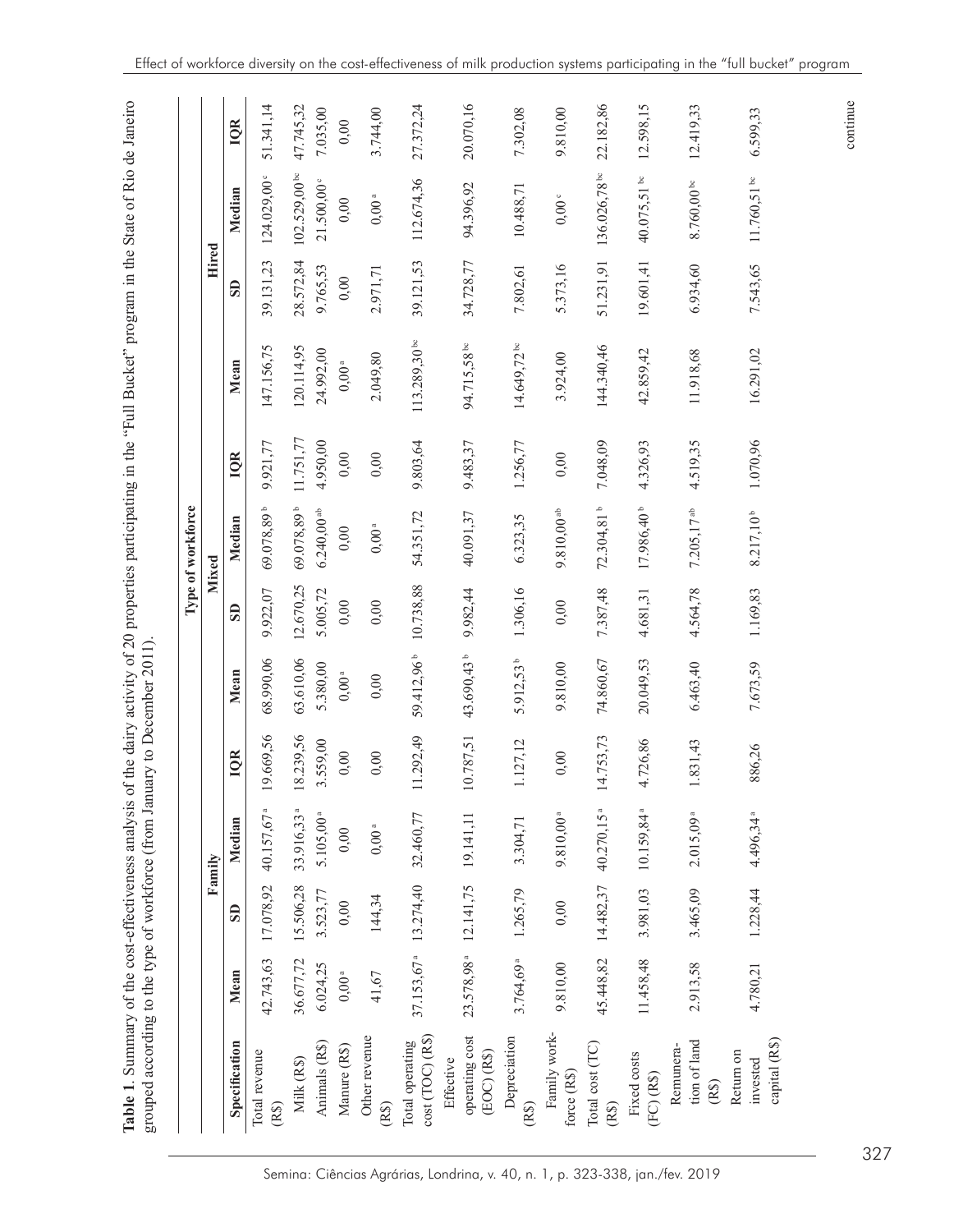|              | $\blacksquare$                                               |                                     | 7.302,08              | 1.606,28                                             | 28.460,19                       | 20.070,16                            | 602,10                                  | 9.810,00                  | 10.035,08               | 14.836,22                | 11.270,99                       | 36.528,43                            | 29,82                  | continue |
|--------------|--------------------------------------------------------------|-------------------------------------|-----------------------|------------------------------------------------------|---------------------------------|--------------------------------------|-----------------------------------------|---------------------------|-------------------------|--------------------------|---------------------------------|--------------------------------------|------------------------|----------|
|              | ш                                                            |                                     | 10.488,71 bc          | $166, 81^{a}$                                        | 99.250,90                       | 94.396,92                            | 2.831,91                                | 0,00                      | 47.198,46               | 54.504,42 bc             | 34.117,46                       | 1.623, 19 <sup>a</sup>               | $1,35^{a}$             |          |
|              | ٠                                                            |                                     | 7.802,61              | 3.176,87                                             | 33.388,05                       | 34.728,77                            | 1.041,86                                | 5.373,16                  | 17.364,38               | 18.331,61                | 17.610,47                       | 25.394,57                            | 16,10                  |          |
|              |                                                              |                                     | 14.649,72             | 1.889,20                                             | 101.481,04 <sup>bc</sup>        | 94.715,58 bc                         | $2.841,47^{\circ}$                      | 3.924,00°                 | 47.357,79 bc            | 52.441,17                | 33.867,46°                      | 2.816,29                             | 2,57                   |          |
|              | п                                                            | $\bullet$                           | 1.256,77              | 101,91                                               | 9.767,87                        | 9.483,37                             | 284,50                                  | $0.00\,$                  | 4.741,68                | 7.069,89                 | 6.133,39                        | 3.420,36                             | 6,19                   |          |
|              | п                                                            |                                     | $6.323,35^b$          | 157,58                                               | 51.104,11                       | 40.091,37                            | 1.202,74                                | 9.810,00                  | 20.045,69               | 23.894,08<br>$_{\rm a}$  | 7.120,19                        | $-4.319,28a$                         | $-5,48^{\circ}$        |          |
|              |                                                              |                                     | 1.306,16              | 144,12 <sup>a</sup>                                  | 10.281,92                       | 9.982,44                             | 299,47                                  | 0,00                      | 4.991,22                | 7.173,92                 | 6.491,98                        | 3.674,75                             | 6,93                   |          |
|              | ш                                                            |                                     | 5.912,53              | 157,58                                               | 54.811,15 <sup>b</sup>          | 43.690,43 <sup>b</sup>               | $1.310,71^b$                            | $9.810,00$ <sup>ab</sup>  | 21.845,22 <sup>b</sup>  | 25.299,62                | $9.577,09^{ab}$                 | $-5.870,62$                          | $-9,07$                |          |
|              | ×,                                                           |                                     | 1.127,12              | 122,96                                               | 11.111,14                       | 10.787,51                            | 256,01                                  | 0,00                      | 5.393,76                | 10.408,62                | 9.968,63                        | 8.836,07                             | 22,77                  |          |
|              | ш                                                            |                                     | 3.304,71 <sup>a</sup> | $104,71$ <sup>a</sup>                                | 29.525,34                       | 19.141,11                            | 532,36                                  | 9.810,00                  | 9.570,56                | $18.139,48$ <sup>a</sup> | 4.942,01                        | $-3.379,26$ <sup>a</sup>             | $-7,72^{\rm a}$        |          |
|              |                                                              |                                     | 1.265,79              | 104,72                                               | 12.330,82                       | 12.141,75                            | 370,00                                  | $0,00$                    | 6.070,87                | 6.369,29                 | 5.524,37                        | 6.761,33                             | 24,46                  |          |
|              | п                                                            |                                     | 3.764,69              | 131,54                                               | 33.990,33 <sup>a</sup>          | 23.578,98 <sup>a</sup>               | 601,35 <sup>a</sup>                     | 9.810,00 <sup>a</sup>     | 11.789,49 <sup>a</sup>  | 19.164,65                | 5.589,96 <sup>a</sup>           | $-2.705,18$                          | $-11,56$               |          |
| continuation | neration of the<br>entrepreneur<br>Remu-<br>$(R\mathcal{S})$ | sidered fixed<br>Taxes con-<br>(RS) | Depreciation<br>(RS)  | point/day (kg of<br>break-even<br>Operating<br>milk) | Variable costs<br>$(VC)$ $(RS)$ | operating<br>cost (R\$)<br>Effective | working capi-<br>Return on<br>tal $(R\$ | workforce (R\$)<br>Family | Working capital<br>(RS) | Gross margin*<br>(RS)    | Net margin*<br>$(R\mathcal{S})$ | Result (profit or<br>$loss)*$ $(RS)$ | Profitability 1<br>(%) |          |

328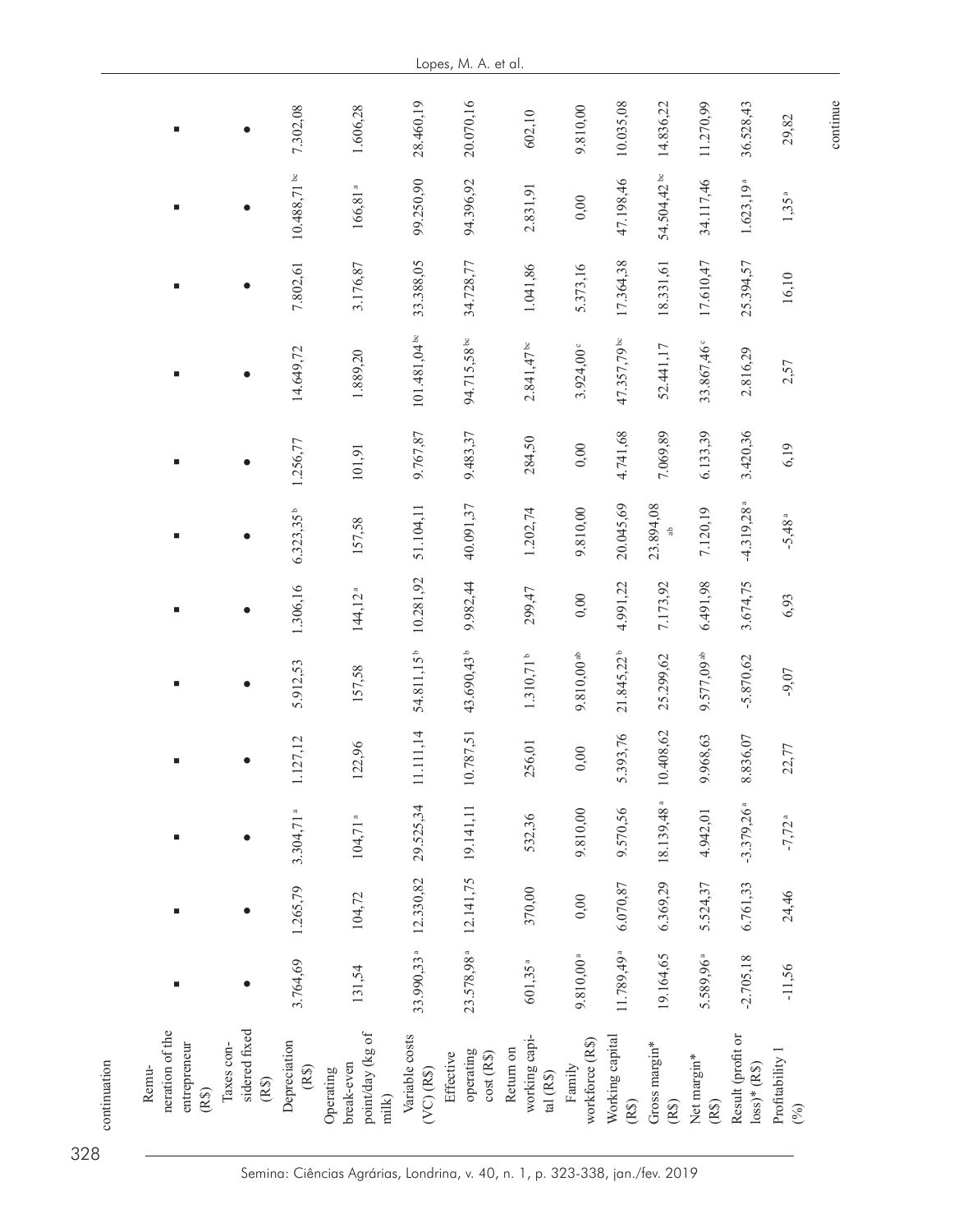| continuation                                                                                                                                                                                                                                                                                                                                                                                                                                                                                                     |                     |        |                                    |           |                 |           |                        |           |                                                                                                                                                                              |           |                           |           |
|------------------------------------------------------------------------------------------------------------------------------------------------------------------------------------------------------------------------------------------------------------------------------------------------------------------------------------------------------------------------------------------------------------------------------------------------------------------------------------------------------------------|---------------------|--------|------------------------------------|-----------|-----------------|-----------|------------------------|-----------|------------------------------------------------------------------------------------------------------------------------------------------------------------------------------|-----------|---------------------------|-----------|
| Cost-effective-<br>ness $1(%)$                                                                                                                                                                                                                                                                                                                                                                                                                                                                                   | $-1,90a$            | 5,40   | $-2,24$                            | 6,11      | $-3,17a$        | 2,68      | $-2,28$                | 2,57      | $\approx$<br>$\frac{1}{4}$                                                                                                                                                   | 4,68      | 0,34                      | 7,00      |
| Profitability 2<br>(%)                                                                                                                                                                                                                                                                                                                                                                                                                                                                                           | $10,\!89^{\rm \,a}$ | 11,29  | 12,66                              | 16,62     | $13,82^{\rm a}$ | 9,28      | 9,03                   | 8,30      | $23,57^{\rm a}$                                                                                                                                                              | 11,91     | 28,37                     | 20,01     |
| Cost-effective-<br>ness $2(%)$                                                                                                                                                                                                                                                                                                                                                                                                                                                                                   | 4,21                | 4,59   | $3,81$ <sup>a</sup>                | 7,22      | 4,03            | 1,33      | $3,76$ <sup>a</sup>    | 1,31      | 6,70                                                                                                                                                                         | 4,54      | 7,14 <sup>a</sup>         | 6,67      |
| Total amount of<br>milk produced<br>$\left(\frac{1}{2}\right)$                                                                                                                                                                                                                                                                                                                                                                                                                                                   | 44.026.91           |        | $17.012,16$ 37.800,25 <sup>a</sup> | 11.712,40 | 79.271,50       | 13.713,56 | 86.308,00 <sup>b</sup> | 12.285,25 | 150.291,30                                                                                                                                                                   | 47.886,78 | 129.884,00 <sup>bc</sup>  | 40.871,50 |
| milk sold (kg)<br>Amount of                                                                                                                                                                                                                                                                                                                                                                                                                                                                                      | 43.088,82           |        | 17.060,55 36.973,75 <sup>a</sup>   | 10.683,18 | 72.582,17       | 11.077,80 | 71.280,00 <sup>b</sup> | 11.020,25 | 141.141,90                                                                                                                                                                   | 38.800,25 | 118.497,50 <sup>bc</sup>  | 44.465,00 |
| domestic con-<br>sumption (kg)<br>of milk for<br>Amount                                                                                                                                                                                                                                                                                                                                                                                                                                                          | 190,34              | 129,15 | 153,00 <sup>a</sup>                | 169,75    | 2.009,33        | 1.528,17  | 1.255,00 <sup>b</sup>  | 1.381,50  | 1.746,20                                                                                                                                                                     | 1.826,60  | 1.451,00 bc               | 1.200,00  |
| of milk for<br>calves (kg)<br>Amount                                                                                                                                                                                                                                                                                                                                                                                                                                                                             | 747,75              | 837,67 | 560,00ª                            | 999,75    | 4.680,00        | 5.865,53  | 2.780,00 <sup>a</sup>  | 5.630,00  | 7.403,20                                                                                                                                                                     | 11.141,14 | 2.058,00 <sup>a</sup>     | 7.288,00  |
| Amount of milk<br>produced/day<br>(kg)                                                                                                                                                                                                                                                                                                                                                                                                                                                                           | 120,62              | 46,61  | 103,56 <sup>a</sup>                | 32,09     | 217,18          | 37,57     | 236,46 <sup>b</sup>    | 33,66     | 411,76                                                                                                                                                                       | 131,20    | 355,85 bc                 | 111,98    |
| Amount of milk<br>sold/day (kg)                                                                                                                                                                                                                                                                                                                                                                                                                                                                                  | 118,05              | 46,74  | 101,30 <sup>a</sup>                | 29,27     | 198,86          | 30,35     | 195,29 <sup>b</sup>    | 30,19     | 386,69                                                                                                                                                                       | 106,30    | 324,65 bc                 | 121,82    |
| Average price of<br>milk (R\$)                                                                                                                                                                                                                                                                                                                                                                                                                                                                                   | 0,85                | 0,15   | $0,85$ <sup>a</sup>                | 0,10      | 0,87            | 0,09      | $0,86^{a}$             | 0,09      | 0,86                                                                                                                                                                         | 0,05      | $0,87$ <sup>a</sup>       | 0,08      |
| Total operating<br>cost (R\$)/kg                                                                                                                                                                                                                                                                                                                                                                                                                                                                                 | 0,87                | 0,11   | $0,89^{\rm a}$                     | 0,16      | 0,82            | 0,08      | $0.85$ a               | 0,07      | 0,80                                                                                                                                                                         | 0,12      | $0,73$ <sup>a</sup>       | 0,18      |
| Effective operat-<br>ing cost (R\$)/kg                                                                                                                                                                                                                                                                                                                                                                                                                                                                           | 0,53                | 0,12   | $0,54^{\rm a}$                     | 0,16      | 0,60            | 0,08      | $0,64$ <sup>a</sup>    | 0,07      | 0,66                                                                                                                                                                         | 0,12      | $0,64$ <sup>a</sup>       | 0,17      |
| Total cost (R\$)<br>$\overline{\mathbf{g}}$                                                                                                                                                                                                                                                                                                                                                                                                                                                                      | 1,08                | 0,10   | 1,11 <sup>a</sup>                  | 0,15      | 1,04            | 0,06      | $1,01$ $^{\rm a}$      | 0,06      | 1,02                                                                                                                                                                         | 0,16      | $1,00\ensuremath{^\circ}$ | 0,27      |
| margin/(effective operating cost + total fixed assets); Equity variation of the herd = final value - initial value; • = not estimated because it is included in the miscellaneous expenses; •<br>Profitability $1 =$ result/total revenue; Profitability $2 =$ net margin/total revenue; Cost-effectiveness 1: result/(effective operating cost + total fixed assets); Cost-effectiveness 2: net<br>$=$ not estimated because there were no producers working in another activity. Source: Survey data<br>$SD =$ |                     |        |                                    |           |                 |           |                        |           | Standard Deviation; IQR = interquartile range. Different letters in the same row indicate a statistical difference (P<0.05). *Indicators calculated using the total revenue. |           |                           |           |

Semina: Ciências Agrárias, Londrina, v. 40, n. 1, p. 323-338, jan./fev. 2019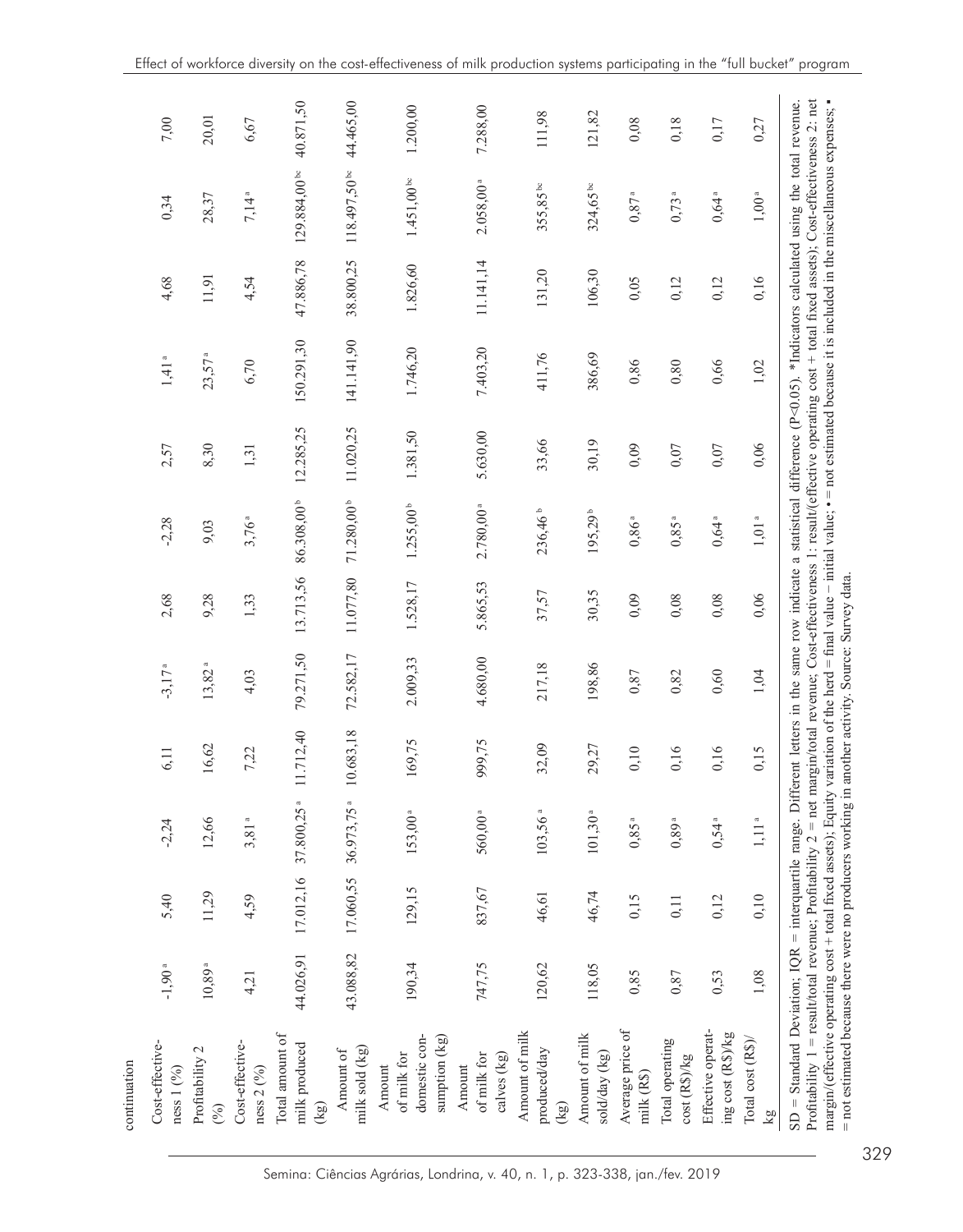| ud∽:                               |                           |
|------------------------------------|---------------------------|
|                                    |                           |
| $50<\infty$<br>í                   |                           |
| )<br>}<br>}                        |                           |
|                                    |                           |
| $\frac{1}{2}$                      |                           |
|                                    |                           |
| $\tau$ rin 1<br>י<br>ני<br>;<br><  |                           |
|                                    |                           |
| $\mathbf{r}$                       |                           |
|                                    |                           |
|                                    |                           |
| Ĭ                                  |                           |
|                                    |                           |
| l                                  |                           |
|                                    |                           |
|                                    |                           |
|                                    |                           |
| ינו טוני<br>י<br>$0.45$ and $0.45$ | $\frac{1}{2}$             |
|                                    |                           |
| コンパリー                              |                           |
|                                    |                           |
|                                    |                           |
|                                    | ֦֧֢֦֧֢֦֧֚֚֬֝              |
| )<br>Popo                          |                           |
|                                    |                           |
|                                    |                           |
|                                    |                           |
|                                    |                           |
|                                    |                           |
|                                    |                           |
| ;<br>;<br>)<br>ć                   | $\mathcal{\widetilde{S}}$ |
|                                    |                           |
|                                    |                           |
|                                    |                           |
|                                    |                           |
|                                    |                           |
|                                    |                           |
|                                    |                           |
|                                    |                           |
|                                    |                           |
|                                    |                           |
|                                    |                           |
|                                    | i                         |
|                                    |                           |
|                                    |                           |
|                                    |                           |
|                                    |                           |
| ļ                                  |                           |
|                                    |                           |
| ا                                  | こうしょうこう こうこう              |

|                                                                                                                                                       |                     |                         |                            |            |                                                                                                                                                      | Type of workforce                                                                                                                                                                                    |              |                                                                                                                                                 |                |                                                                                                                                                                                                                                                         |                |
|-------------------------------------------------------------------------------------------------------------------------------------------------------|---------------------|-------------------------|----------------------------|------------|------------------------------------------------------------------------------------------------------------------------------------------------------|------------------------------------------------------------------------------------------------------------------------------------------------------------------------------------------------------|--------------|-------------------------------------------------------------------------------------------------------------------------------------------------|----------------|---------------------------------------------------------------------------------------------------------------------------------------------------------------------------------------------------------------------------------------------------------|----------------|
|                                                                                                                                                       |                     |                         | Family                     |            |                                                                                                                                                      | <b>Mixed</b>                                                                                                                                                                                         |              |                                                                                                                                                 |                | <b>Hired</b>                                                                                                                                                                                                                                            |                |
| Item                                                                                                                                                  | Mean                | $\overline{\mathbf{S}}$ | Median                     | <b>EQR</b> | Mean                                                                                                                                                 | Mediar                                                                                                                                                                                               | <b>EQR</b>   | Mean                                                                                                                                            | $\mathbf{S}$   | Median                                                                                                                                                                                                                                                  | $\mathfrak{S}$ |
| Feeding                                                                                                                                               | 66,96ª              | 7,75                    | 67,35                      | 13,03      | $55,57$ <sup>ab</sup>                                                                                                                                | 61,43                                                                                                                                                                                                |              | $17,76$ <sup>bc</sup>                                                                                                                           |                | 44,97                                                                                                                                                                                                                                                   | 7,82           |
| Concentrate                                                                                                                                           | $47,39^{\rm a}$     | 9,71                    | 45,62                      | .5,51      | $10,65$ <sup>ab</sup>                                                                                                                                | 34,32                                                                                                                                                                                                |              | $8,48^{\circ}$                                                                                                                                  | $7,42$<br>0,69 |                                                                                                                                                                                                                                                         | 13,78          |
| Protein concentrate                                                                                                                                   | 16,45               | 9,04                    |                            | 0,52       |                                                                                                                                                      |                                                                                                                                                                                                      |              |                                                                                                                                                 |                |                                                                                                                                                                                                                                                         |                |
| Energy concentrate                                                                                                                                    | $30,36^{a}$         | 9,97                    |                            |            |                                                                                                                                                      |                                                                                                                                                                                                      |              |                                                                                                                                                 |                |                                                                                                                                                                                                                                                         |                |
| Commercial concentrate                                                                                                                                | 0,58                | 0,97                    |                            |            | $24,44$<br>$12,57$ <sup>ab</sup><br>$3,64$<br>$10,32$ <sup>a</sup><br>$10,32$<br>$10,32$<br>$1,62$<br>$1,62$<br>$1,15$<br>$1,15$<br>$1,15$<br>$1,15$ |                                                                                                                                                                                                      |              | 12,36<br>24,20<br>1,92<br>5,84 <sup>a</sup><br>5,84 <sup>a</sup><br>5,57<br>5,21<br>5,24 <sup>a</sup><br>5,24 <sup>a</sup><br>5,24 <sup>a</sup> |                | $40,81$<br>11,53 <sup>b</sup> , 5,57 <sup>a</sup> , 6,95 c, 6,95 a, 9,98 a, 9,8 a, 4 d, 9,95 d, 6,98 a, 4 d, 9,95 d, 6,66<br>11,53 b, 6,95 c, 6,98 a, 9,8 a, 4 d, 9,95 d, 6,66<br>12,53 b,65 c,66 e,66 e,66 e,66 c,66 e,66 c,66 d,66 c,66 d,66 c,66 d,6 |                |
| Mineral salt                                                                                                                                          | $4,72^{\mathrm{a}}$ | 2,72                    |                            |            |                                                                                                                                                      |                                                                                                                                                                                                      |              |                                                                                                                                                 |                |                                                                                                                                                                                                                                                         |                |
| Roughage                                                                                                                                              | $14,84^{\rm a}$     | 5,17                    |                            |            |                                                                                                                                                      |                                                                                                                                                                                                      |              |                                                                                                                                                 |                |                                                                                                                                                                                                                                                         |                |
| Fertilization                                                                                                                                         | $13,95^{a}$         | 5,43                    |                            |            |                                                                                                                                                      |                                                                                                                                                                                                      |              |                                                                                                                                                 |                |                                                                                                                                                                                                                                                         |                |
| Pesticides                                                                                                                                            | 0,76                | 1,17                    |                            |            |                                                                                                                                                      |                                                                                                                                                                                                      |              |                                                                                                                                                 |                |                                                                                                                                                                                                                                                         |                |
| Roughage purchased                                                                                                                                    | 0,13                | 0,32                    |                            |            |                                                                                                                                                      |                                                                                                                                                                                                      |              |                                                                                                                                                 |                |                                                                                                                                                                                                                                                         |                |
| Workforce                                                                                                                                             | 3,14                | 5,80                    |                            |            |                                                                                                                                                      |                                                                                                                                                                                                      |              |                                                                                                                                                 |                |                                                                                                                                                                                                                                                         |                |
| Health                                                                                                                                                | 5,46                | 2,64                    |                            |            |                                                                                                                                                      |                                                                                                                                                                                                      |              |                                                                                                                                                 |                |                                                                                                                                                                                                                                                         |                |
| Preventive medication                                                                                                                                 | $2,01$ a            | 1,55                    |                            |            |                                                                                                                                                      |                                                                                                                                                                                                      |              |                                                                                                                                                 |                |                                                                                                                                                                                                                                                         |                |
| Curative medication                                                                                                                                   | $3,26^{\rm a}$      | 2,02                    |                            |            |                                                                                                                                                      |                                                                                                                                                                                                      |              |                                                                                                                                                 |                |                                                                                                                                                                                                                                                         |                |
| Health examination                                                                                                                                    | $0,19^{a}$          | 0,31                    |                            |            |                                                                                                                                                      |                                                                                                                                                                                                      |              |                                                                                                                                                 |                |                                                                                                                                                                                                                                                         |                |
| Milking                                                                                                                                               | 1,24                | 0,84                    |                            |            |                                                                                                                                                      |                                                                                                                                                                                                      |              |                                                                                                                                                 |                |                                                                                                                                                                                                                                                         |                |
| Breeding                                                                                                                                              | $0,69^{a}$          | 1,66                    |                            |            |                                                                                                                                                      |                                                                                                                                                                                                      |              |                                                                                                                                                 |                |                                                                                                                                                                                                                                                         |                |
| Energy                                                                                                                                                | $7,03$ <sup>a</sup> | 3,59                    |                            |            |                                                                                                                                                      |                                                                                                                                                                                                      |              |                                                                                                                                                 |                |                                                                                                                                                                                                                                                         |                |
| Maintenance of machines,<br>facilities                                                                                                                | $0.71$ a            | 1,32                    | $0,09$<br>$0,00$<br>$7,10$ |            | $0,60^{a}$                                                                                                                                           | 15,30 <sup>ab</sup><br>16,27<br>145 <sup>a</sup><br>14,57 <sup>a</sup><br>0,00 <sup>a</sup><br>0,00 <sup>a</sup><br>4,57 <sup>a</sup><br>2,000<br>0,000<br>0,000<br>0,000<br>0,000<br>0,000<br>0,000 | 0,63         | $2,63^{\rm a}$                                                                                                                                  | 2,54           | $1,01$<br>0,00<br>5,59                                                                                                                                                                                                                                  |                |
| Land rental                                                                                                                                           | $2,18a$             | 4,49                    |                            |            | 3,89a                                                                                                                                                |                                                                                                                                                                                                      | 5,83<br>3,88 | $2,14^{\rm a}$                                                                                                                                  | 4,79           |                                                                                                                                                                                                                                                         | 00(            |
| Miscellaneous expenses                                                                                                                                | 7,15 <sup>a</sup>   | 7,29                    |                            |            | $9.62^{a}$                                                                                                                                           |                                                                                                                                                                                                      |              | $5.58^{a}$                                                                                                                                      | $\overline{2}$ |                                                                                                                                                                                                                                                         | $\dot{19}$     |
| SD = Standard Deviation; IQR = interquartile range. Different letters in the same row indicate a statistical difference (P<0.05). Source: Survey data |                     |                         |                            |            |                                                                                                                                                      |                                                                                                                                                                                                      |              |                                                                                                                                                 |                |                                                                                                                                                                                                                                                         |                |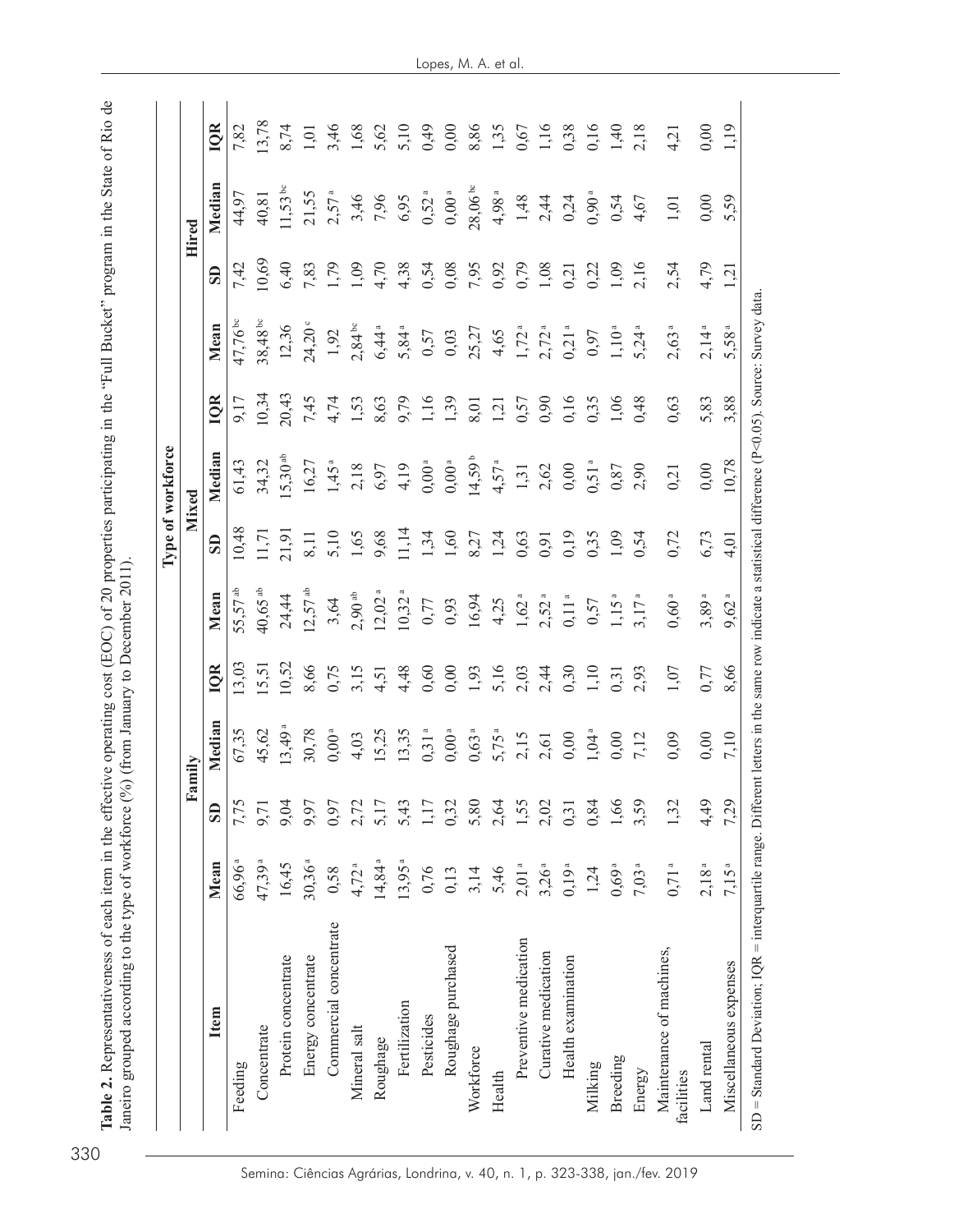The representativeness of feeding in EOC (Table 2), the group with the highest impact, was similar (P>0.05) between the family and mixed strata, which was similar  $(P>0.05)$  to that of the hired workforce. Food expenses in relation to EOC in the family stratum showed slightly higher values (LOPES et al., 2010) when compared to those presented for the family, mixed, and hired strata, with values of 63.66, 57.39, and 53.11%, respectively, while for the mixed and hired strata, it was slightly lower.

The group workforce (Table 2) in the family stratum had the lowest representativeness in EOC and was different  $(P<0.05)$  from the other strata, which were similar  $(P>0.05)$  to each other. This happened because the family stratum presents the only disbursement in the temporary workforce, while in the others, besides the temporary workforce, the disbursement is also made in the hired workforce. When considering the study of Lopes et al. (2010), the family stratum was well below 11.56%, while the other strata presented values close to 16.80 and 22.38% for the mixed and hired strata, respectively.

Expenditures on animal health (Table 2) are those related to the use of curative and preventive medication, as well as health examinations. A similarity  $(P>0.05)$  was observed among the strata. The ratio of 61.6, 64.2, and 63.20% was obtained for the family, mixed, and hired strata, respectively, when the means of the preventive medication were divided by the curative medication. This fact demonstrates the prophylactic orientation and awareness of the importance of animal health among producers. In this case, the producers are also generally concerned with disease prevention. However, two properties (16.60%) of the family stratum had a ratio of 5.80 and 0.00% of the preventive by curative medication. In the mixed stratum, a property (33.30%) presented a ratio of 35.80%, while in the hired stratum, a property  $(20.00\%)$  showed a ratio of 29.40%. Thus, a higher precision is required by the program technicians in the prophylactic guidelines for these properties, which have not been adequately concerned with prophylaxis since prevention reduces the expenses with curative medications, milk disposal, and the involuntary disposal of animals.

Regarding the representativeness of the group milking (obtaining pre and post dipping solutions, acid and alkaline detergents, paper towel, disinfectants, and other products used in milking), no significant difference (P>0.05) was observed between the strata (Table 2). Lopes et al. (2010) observed percentage values of 0.60, 0.42, and 0.99% for the family, mixed, and hired strata, respectively. In this sense, a greater concern regarding milk quality by the family stratum is observed in this study, possibly due to the influence of the technical assistance. Among the 20 properties, 13 (65.00%) had a mechanical milking machine.

In the group breeding (acquisition of semen, liquid nitrogen, materials for insemination, among others), no significant difference (P>0.05) was observed between the strata (Table 2). In terms of percentage, the small representativeness of EOC can be explained because ten properties (83.30%) of the family stratum, two properties (66.60%) of the mixed stratum, and one property (20.00%) of the hired stratum used the natural mating, as guided by technicians. These properties were in the initial phase of the "Full Bucket" program and needed to produce a quality roughage food before the genetic improvement, which can be faster and more easily achieved through the purchase of cows instead of waiting a heifer from the artificial insemination of a cow of low genetic potential to develop and give birth. The other seven properties (35.00% of the total), adopted the artificial insemination technique. This low representativeness of EOC has been observed in several other studies (LOPES et al., 2006; PRADO et al., 2007; LOPES et al., 2011).

In the group energy (electricity and fuel), a similarity (P>0.05) was observed between the strata. In this sense, a higher representativeness of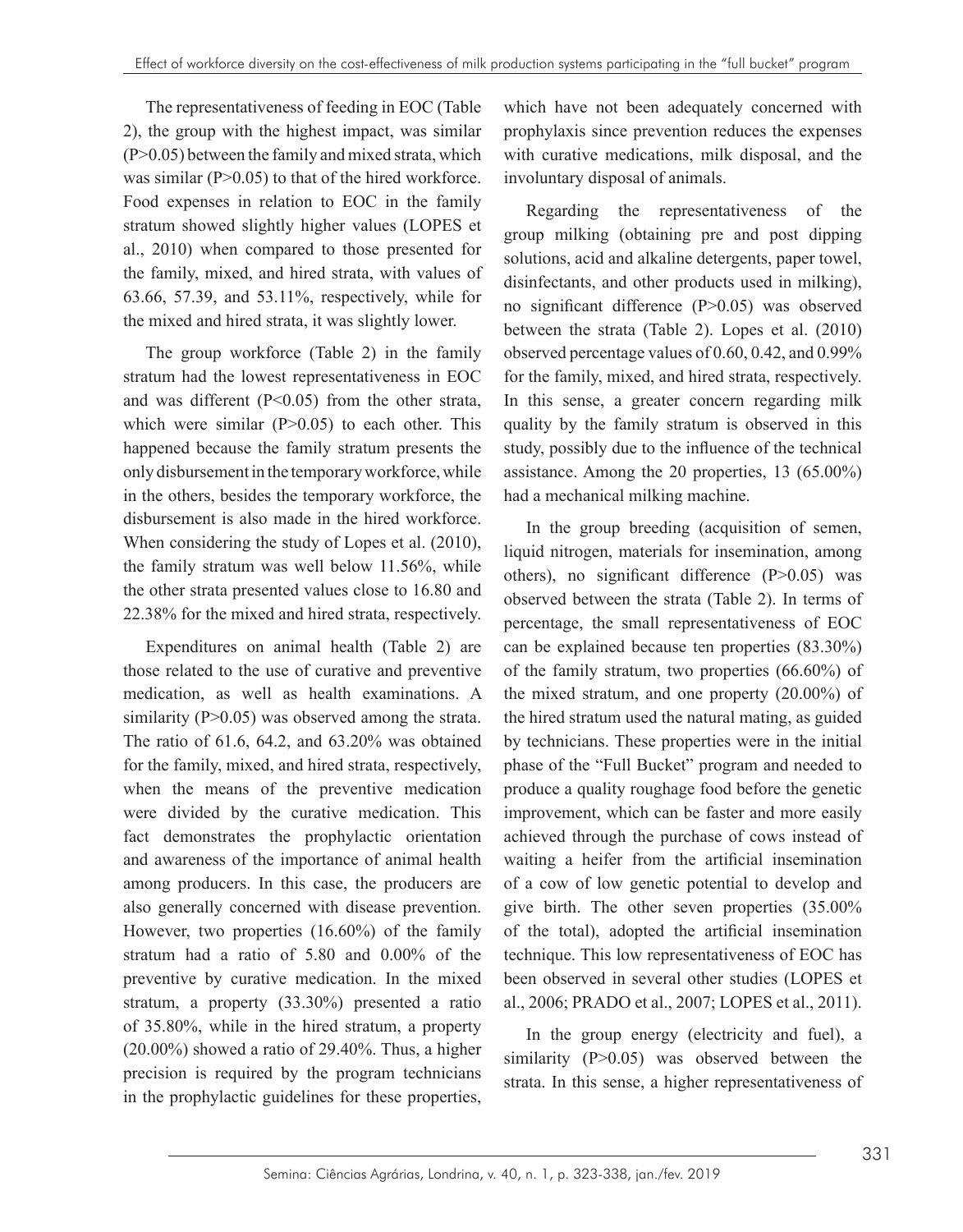the family stratum was observed when compared to the 2.45% found by Lopes et al. (2010). On the other hand, a lower representativeness of the mixed and hired strata was observed when compared to the 9.61 and 6.47%, respectively, found by Lopes et al.  $(2010)$ .

The percentage contribution of the group maintenance of machinery and facilities in EOC (Table 2) did not differ significantly  $(P>0.05)$  among the strata. However, from the manager's point of view, a higher numerical value was observed for the strata of the hired workforce due to higher investments in facilities and machines.

The representativeness of the group land rental in EOC did not show a statistical difference  $(P>0.05)$ between the strata. Three properties (25.00%) of the family stratum, one (33.30%) of the mixed stratum, and one (20.00%) of the hired stratum had disbursement with a lease agreement.

The representativeness of the group miscellaneous expenses (cleaning products, office supplies, hygienic materials, fixed taxes, etc.) was similar (P>0.05) between the strata. These data are lower than the 14.45, 10.21, and 11.31% for the family, mixed, and hired strata, respectively, found by Lopes et al. (2010), perhaps because the researchers considered in the group of miscellaneous expenses the fees, variable taxes as a function of production, milk freight, machinery and equipment, and expenses with maintenance of facilities. In addition, the values of this study are well below the 18.14% mentioned by Lopes and Carvalho (2010).

In addition to EOC, another component of TOC is the depreciation, whose values were different (P<0.05) between the family stratum and the others, which were similar  $(P>0.05)$  to each other (Table 1). This fact is justified by the similarity  $(P>0.05)$ of the equity value without considering the land between the mixed and hired strata. Although not a disbursement, the depreciation value represents a cash reserve that should be made to replenish the

assets (facilities, equipment, etc.) at the end of their useful life. This means that at the end of the useful life of the good and remaining constant the current conditions, the producer would have monetary resources to acquire a new substitute good, with no decapitalization in the medium term (LOPES et al., 2008).

Another component of TOC is the family workforce (Table 1). In this sense, a difference (P<0.05) was observed between the hired stratum and the others, which were similar  $(P>0.05)$  to each other, as expected. This situation occurred mainly due to the existence of 100.00% of the family workforce in properties of the family stratum.

The total cost (TC) was the sum of fixed costs (FC) (sum of the remuneration of land, capital invested, entrepreneur, taxes considered fixed, and depreciation) and variable costs (VC) (sum of effective operating costs, return on working capital, and family workforce) (Table 1). A significant difference (P<0.05) was observed between the family workforce stratum and the others, which were similar to each other. A difference (P<0.05) between the strata was expected since it is believed that the greater the need for the workforce is, the higher the production and, consequently, the variable costs. Although the mixed and hired strata were similar  $(P>0.05)$ , from the manager's point of view the values are quite different and can be explained mainly by the amount of produced milk and animals.

Fixed costs do not represent disbursements (except for taxes), but they demonstrate what the activity should pay to be competitive when compared to other economic activities (LOPES et al., 2006). If the fixed costs are not contemplated, the cattle rancher may lose the assets and become indebted in the long term (LOPES et al, 2008). The items that make up the TC were also divided into groups and estimated the representativeness of each one (Table 3) aiming at a more detailed analysis.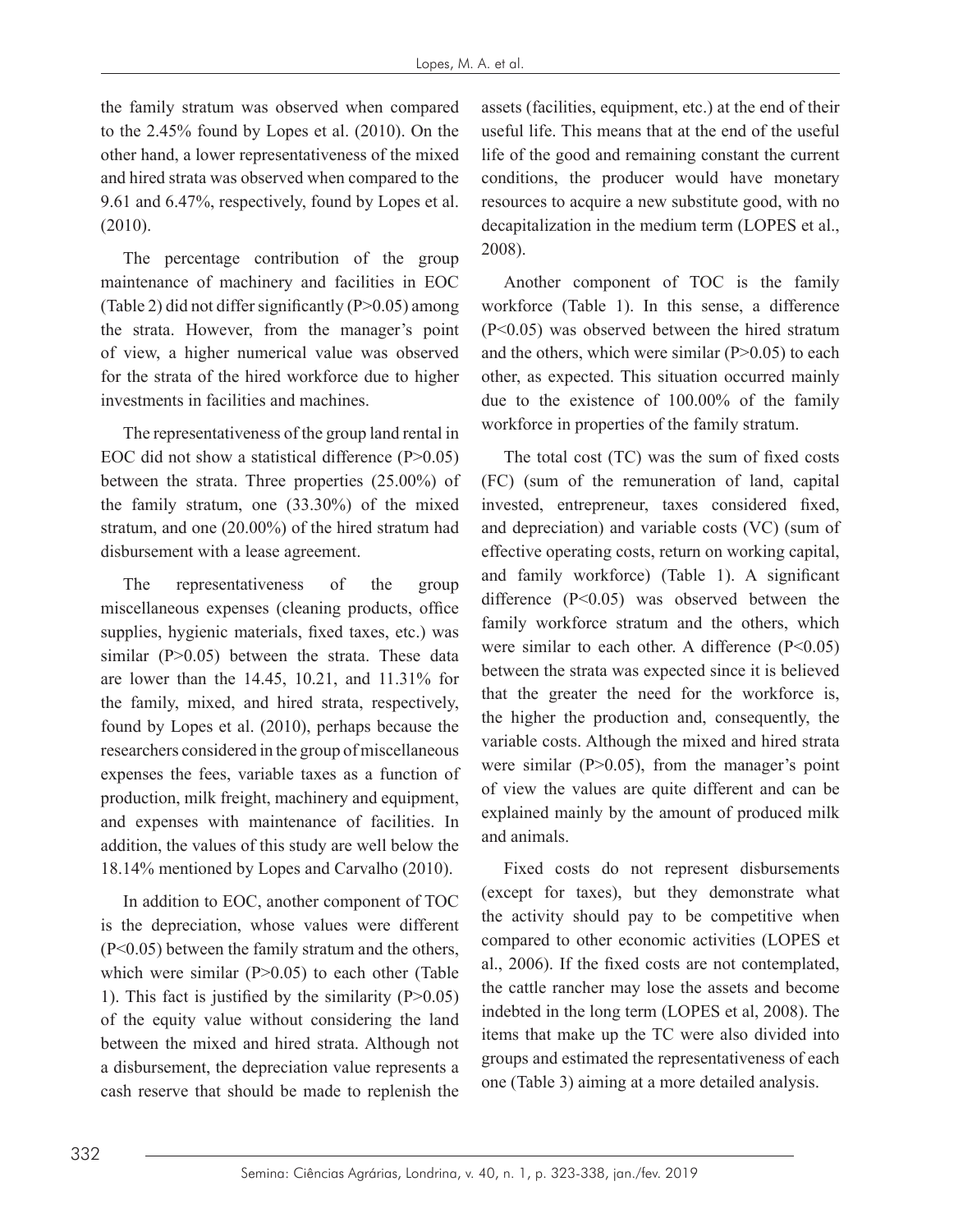Regarding remuneration of land (Table 1), a similarity ( $P > 0.05$ ) was observed between the family and mixed strata, as well as between the mixed and hired strata. In fact, most of the properties of the family and mixed strata present similar total values of land equity. The return on invested capital (Table 1) presented a difference (P<0.05) between the family stratum and the others, which were similar to each other.

The remuneration of the entrepreneur and taxes considered fixed had null values since there were no producers with other gainful activity, and fixed taxes such as the rural property tax and ownership tax on vehicles were not possible to determine because they were computed in the miscellaneous expenses.

The representativeness of fixed costs in the total cost (Table 3) was similar among the strata, which was not expected since the higher the volume of milk produced and the sale of animals, the greater the "dilution" of this cost. When compared to the study of Lopes et al. (2011), it was higher than the 24.10% of the total cost but close to the 27.20% found by Lopes et al. (2008). These results show that the investments in all strata because they are above the averages, are dimensioned for a milk production much higher than the average found. This fact serves mainly for two properties (40.00%) of the hired stratum since it has a total equity value well above average. In this sense, the FC/TC ratios were 33.01 and 33.78%, respectively. Regardless of the amount of milk produced, fixed costs remain constant when there is no acquisition or sale of goods and no increase in taxes. In order to be less representative of the total cost, both production and productivity must be increased, achieving an economy of scale (LOPES; CARVALHO, 2000).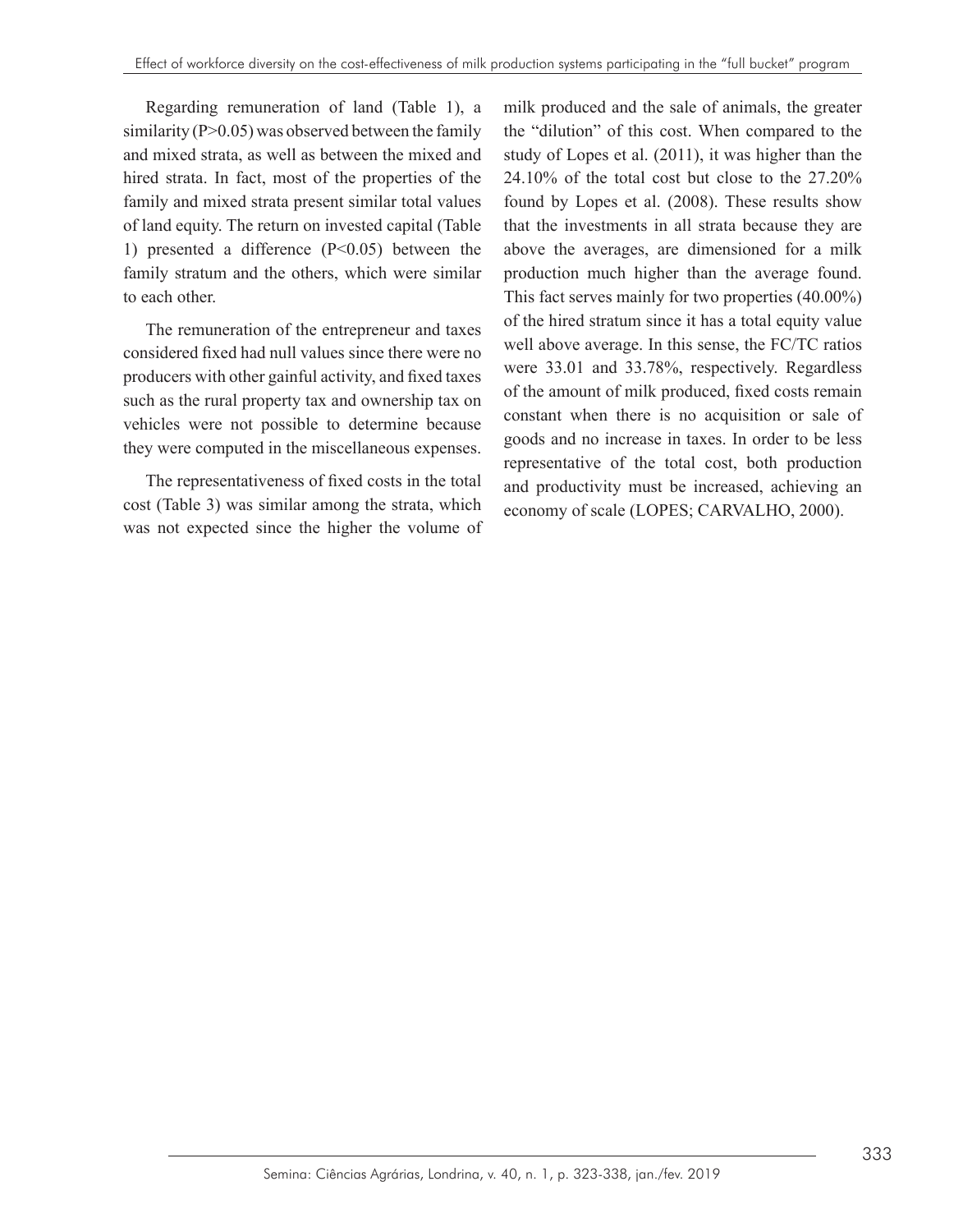| ļ<br>:<br>J<br>そくらっこう<br>חומי יות ל                                                                                                                                                                     |                                                     |
|---------------------------------------------------------------------------------------------------------------------------------------------------------------------------------------------------------|-----------------------------------------------------|
| i<br>Si<br>ï<br>$\begin{bmatrix} 1 & 1 & 1 \\ 1 & 1 & 1 \\ 1 & 1 & 1 \end{bmatrix}$<br>ミナート・<br>;<br>$\ddotsc$<br>֖֧֧ׅ֧ׅ֧֚֚֚֚֚֚֚֚֚֚֚֚֚֚֚֚֚֚֚֚֚֚֚֚֚֚֬֝֓֡֝֬֜֓<br>Š<br>$\frac{1}{2}$<br>$\frac{1}{2}$<br>ļ | l<br>l<br>ĭ<br>i<br>م اليام<br>مراجع<br>ţ<br>I<br>I |
| ،<br>تا<br>$\frac{1}{1}$<br>ļ                                                                                                                                                                           | $\overline{\phantom{a}}$                            |

|                                                                                                                                                                                                                                          |                   |                         | Family                                                                                                                                                                                                                                                                                                      |                              |                                                                                                                                                                                                                                                |                                                     | Type of workforce<br>Mixed |                  |                                                                                                                                                                                                                                                                                        |                                                                                        | <b>Hired</b>                                                                                       |                                                |
|------------------------------------------------------------------------------------------------------------------------------------------------------------------------------------------------------------------------------------------|-------------------|-------------------------|-------------------------------------------------------------------------------------------------------------------------------------------------------------------------------------------------------------------------------------------------------------------------------------------------------------|------------------------------|------------------------------------------------------------------------------------------------------------------------------------------------------------------------------------------------------------------------------------------------|-----------------------------------------------------|----------------------------|------------------|----------------------------------------------------------------------------------------------------------------------------------------------------------------------------------------------------------------------------------------------------------------------------------------|----------------------------------------------------------------------------------------|----------------------------------------------------------------------------------------------------|------------------------------------------------|
| Item                                                                                                                                                                                                                                     | Mean              | $\overline{\mathbf{S}}$ | Median                                                                                                                                                                                                                                                                                                      | $\tilde{Q}$                  | Mean                                                                                                                                                                                                                                           | $\overline{\mathbf{S}}$                             | Median                     | IQR              | Mean                                                                                                                                                                                                                                                                                   | $\overline{\mathbf{S}}$                                                                | Median                                                                                             | IQR                                            |
| Fixed costs (FC)                                                                                                                                                                                                                         | 25,75             | 7,43                    | 23,75                                                                                                                                                                                                                                                                                                       | 5,42                         | 27,10                                                                                                                                                                                                                                          | 7,56                                                | 26,03                      | 7,50             | 29,29                                                                                                                                                                                                                                                                                  | 4,95                                                                                   | $29,53^{\circ}$                                                                                    | 4,21                                           |
| Remuneration of land                                                                                                                                                                                                                     | 6,68              | 8,28                    | $3,82^{\degree}$                                                                                                                                                                                                                                                                                            | 5,23                         | 9,00                                                                                                                                                                                                                                           | 5,51                                                | 10,43                      | 6,39             |                                                                                                                                                                                                                                                                                        | 4,48                                                                                   | $6,44$ <sup>a</sup>                                                                                |                                                |
| Return on invested capital                                                                                                                                                                                                               | $10,72^{\rm a}$   | 0,98                    | 10,72                                                                                                                                                                                                                                                                                                       | $\frac{4}{3}$ *              | 10,25                                                                                                                                                                                                                                          | $\dot{32}$                                          | 9,88                       | $\frac{28}{1}$ * | $\begin{array}{c} 8,28 \\ 1,10 \end{array}$                                                                                                                                                                                                                                            | 1,86                                                                                   | 11,94                                                                                              | $^{9,89}$                                      |
| Remuneration of the entrepreneur                                                                                                                                                                                                         | ¥                 | $\ast$                  |                                                                                                                                                                                                                                                                                                             |                              | $\ast$                                                                                                                                                                                                                                         | $\ast$                                              |                            |                  |                                                                                                                                                                                                                                                                                        | $\ast$                                                                                 |                                                                                                    |                                                |
| Depreciation                                                                                                                                                                                                                             | $8,35^{\rm a}$    | 1,47                    |                                                                                                                                                                                                                                                                                                             | 2,11                         |                                                                                                                                                                                                                                                | 1,24                                                |                            |                  |                                                                                                                                                                                                                                                                                        | 2,55                                                                                   | 10,95                                                                                              | 3,51                                           |
| Variable costs (VC)                                                                                                                                                                                                                      | 71,47             | 7,11                    |                                                                                                                                                                                                                                                                                                             | 4,10                         | $7,85^{\circ}$<br>70,41                                                                                                                                                                                                                        |                                                     | $\frac{8,37}{72,30}$       |                  |                                                                                                                                                                                                                                                                                        | 5,03                                                                                   | $67,88^{\circ}$                                                                                    | 5,82                                           |
| Effective operating cost                                                                                                                                                                                                                 | $46,77^{\rm a}$   |                         |                                                                                                                                                                                                                                                                                                             | 8,66                         |                                                                                                                                                                                                                                                |                                                     |                            |                  |                                                                                                                                                                                                                                                                                        | 3,74                                                                                   |                                                                                                    | 4,83                                           |
| Feeding                                                                                                                                                                                                                                  | $33,25^a$         | 9,68<br>8.27            |                                                                                                                                                                                                                                                                                                             |                              |                                                                                                                                                                                                                                                |                                                     |                            |                  |                                                                                                                                                                                                                                                                                        |                                                                                        |                                                                                                    | 7,32                                           |
| Concentrate                                                                                                                                                                                                                              | $23,89^{\rm a}$   | 7,82                    |                                                                                                                                                                                                                                                                                                             | 9,40                         |                                                                                                                                                                                                                                                | $7,57$<br>$7,57$<br>$7,57$<br>$7,27$<br>$12,75$     |                            |                  |                                                                                                                                                                                                                                                                                        | 5,29                                                                                   |                                                                                                    | 1,83                                           |
| Protein concentrate                                                                                                                                                                                                                      | $8,22^{\rm a}$    |                         |                                                                                                                                                                                                                                                                                                             |                              |                                                                                                                                                                                                                                                |                                                     |                            |                  |                                                                                                                                                                                                                                                                                        |                                                                                        |                                                                                                    | 5,99                                           |
| Energy concentrate                                                                                                                                                                                                                       | 15,41             | 5,53                    |                                                                                                                                                                                                                                                                                                             | $4,64$<br>5,98<br>0,37       |                                                                                                                                                                                                                                                | 5,10                                                |                            |                  |                                                                                                                                                                                                                                                                                        |                                                                                        |                                                                                                    | 97                                             |
| Commercial concentrate                                                                                                                                                                                                                   | 0,26              | 0,44                    |                                                                                                                                                                                                                                                                                                             |                              |                                                                                                                                                                                                                                                | 2,52                                                |                            |                  |                                                                                                                                                                                                                                                                                        |                                                                                        |                                                                                                    |                                                |
| Mineral salt                                                                                                                                                                                                                             | $2,20^{\rm a}$    | 0,97                    |                                                                                                                                                                                                                                                                                                             |                              |                                                                                                                                                                                                                                                | 1,22                                                |                            |                  |                                                                                                                                                                                                                                                                                        | $4,48$<br>5,99<br>1,15<br>0,65                                                         |                                                                                                    |                                                |
| Roughage                                                                                                                                                                                                                                 | 7,16 <sup>a</sup> | 2,45                    |                                                                                                                                                                                                                                                                                                             | 1,3,91                       |                                                                                                                                                                                                                                                |                                                     |                            |                  |                                                                                                                                                                                                                                                                                        | 2,79                                                                                   |                                                                                                    | 2,10<br>0,98<br>0,27<br>0,00 4,00<br>4,00 4,00 |
| Fertilization                                                                                                                                                                                                                            | $6,67^{\rm a}$    | 2,37                    |                                                                                                                                                                                                                                                                                                             | 2,80                         |                                                                                                                                                                                                                                                |                                                     |                            |                  |                                                                                                                                                                                                                                                                                        | 2,60                                                                                   |                                                                                                    |                                                |
| Pesticides                                                                                                                                                                                                                               | 0,42              | 0,74                    |                                                                                                                                                                                                                                                                                                             |                              |                                                                                                                                                                                                                                                |                                                     |                            |                  |                                                                                                                                                                                                                                                                                        |                                                                                        |                                                                                                    |                                                |
| Roughage purchased                                                                                                                                                                                                                       | 0,07              | 0,18                    |                                                                                                                                                                                                                                                                                                             | 0,300                        |                                                                                                                                                                                                                                                |                                                     |                            |                  |                                                                                                                                                                                                                                                                                        |                                                                                        |                                                                                                    |                                                |
| Workforce                                                                                                                                                                                                                                | 1,61              |                         | $8.54$ $7.7$ $7.3$ $8.5$<br>$7.7$ $7.3$ $7.5$<br>$8.5$<br>$9.5$ $9.5$<br>$10.5$<br>$15.5$<br>$15.5$<br>$17.5$<br>$17.5$<br>$17.5$<br>$17.5$<br>$17.5$<br>$17.5$<br>$17.5$<br>$17.5$<br>$17.5$<br>$17.5$<br>$17.5$<br>$17.5$<br>$17.5$<br>$17.5$<br>$17.5$<br>$17.5$<br>$17.5$<br>$17.5$<br>$17.5$<br>$17.5$ |                              | $55,49$<br>$32,70$<br>$75,54$<br>$75,34$<br>$75,75$<br>$75,74$<br>$75,75$<br>$75,74$<br>$75,75$<br>$75,75$<br>$75,75$<br>$75,75$<br>$75,75$<br>$75,75$<br>$75,75$<br>$75,75$<br>$75,75$<br>$75,75$<br>$75,75$<br>$75,75$<br>$75,75$<br>$75,75$ | 6<br>6 7 8 9 0 1 0 1 1 1 9<br>6 7 8 9 0 1 0 1 1 1 9 |                            |                  | 9,90 $\degree$<br>67,67<br>62,22 $\degree$ 6,57<br>62,22 $\degree$ 6,57<br>62,22 $\degree$ 6,57<br>63,49 $\degree$<br>1,57<br>1,90 $\degree$ 6,57<br>1,90 $\degree$ 6,57<br>1,90 $\degree$ 6,57<br>1,90 $\degree$ 6,57<br>1,90 $\degree$ 6,57<br>1,90 $\degree$ 6,57<br>1,59 $\degree$ | $3,34$<br>$3,56$<br>$5,36$<br>$5,71$<br>$5,88$<br>$5,80$<br>$5,71$<br>$5,88$<br>$5,61$ | 61,30<br>30,77<br>26,90<br>8,00<br>4,47<br>4,47<br>4,47<br>4,47<br>6,50<br>6,30<br>6,30<br>6,70 bc |                                                |
| Health                                                                                                                                                                                                                                   | $2,78$ a          | $3,12$<br>$1,56$        |                                                                                                                                                                                                                                                                                                             | 0,77<br>2,51<br>0,65<br>0,15 |                                                                                                                                                                                                                                                |                                                     |                            |                  |                                                                                                                                                                                                                                                                                        |                                                                                        |                                                                                                    |                                                |
| Milking                                                                                                                                                                                                                                  | $0,66\ a$         | 0,49                    |                                                                                                                                                                                                                                                                                                             |                              |                                                                                                                                                                                                                                                |                                                     |                            |                  |                                                                                                                                                                                                                                                                                        |                                                                                        |                                                                                                    | 0.86<br>0.98<br>0.84<br>0.42                   |
| Breeding                                                                                                                                                                                                                                 | 0,37              | 0,89                    |                                                                                                                                                                                                                                                                                                             |                              |                                                                                                                                                                                                                                                |                                                     |                            |                  |                                                                                                                                                                                                                                                                                        |                                                                                        |                                                                                                    |                                                |
| Energy                                                                                                                                                                                                                                   | 3,39 a            | 1,75                    |                                                                                                                                                                                                                                                                                                             | $2^{1}$                      |                                                                                                                                                                                                                                                |                                                     |                            |                  |                                                                                                                                                                                                                                                                                        |                                                                                        |                                                                                                    |                                                |
| Maintenance of machines, facilities                                                                                                                                                                                                      | 0,28              | 0,42                    |                                                                                                                                                                                                                                                                                                             | 0,63                         |                                                                                                                                                                                                                                                |                                                     |                            |                  |                                                                                                                                                                                                                                                                                        |                                                                                        |                                                                                                    |                                                |
| Land rental                                                                                                                                                                                                                              | 0,91              | 2,04                    |                                                                                                                                                                                                                                                                                                             | 0,22                         |                                                                                                                                                                                                                                                |                                                     |                            |                  |                                                                                                                                                                                                                                                                                        |                                                                                        |                                                                                                    | 0,00                                           |
| Miscellaneous expenses                                                                                                                                                                                                                   | 3,51              | 3,96                    |                                                                                                                                                                                                                                                                                                             | 3,72                         |                                                                                                                                                                                                                                                | 3.374                                               |                            |                  |                                                                                                                                                                                                                                                                                        |                                                                                        | $0,00$ a<br>3,83 a<br>1,95<br>1,95                                                                 |                                                |
| Return on working capital                                                                                                                                                                                                                | $1,32$ a          | 0,50                    |                                                                                                                                                                                                                                                                                                             | 0,30                         |                                                                                                                                                                                                                                                | 0,24                                                |                            |                  |                                                                                                                                                                                                                                                                                        | 2,12                                                                                   |                                                                                                    | $^{12}$                                        |
| Family workforce                                                                                                                                                                                                                         | 23,38a            | 6,44                    | 24,38                                                                                                                                                                                                                                                                                                       | 7,48                         | 3,19 ab                                                                                                                                                                                                                                        | 1,25                                                |                            | 1,20             |                                                                                                                                                                                                                                                                                        | 4,90                                                                                   |                                                                                                    | 7,21                                           |
| SD = Standard Deviation; IQR = interquartile range. Different letters in the same row indicate a statistical difference (P<0.05). * = not estimated because there were no producers<br>working in another activity. Source: Survey data. |                   |                         |                                                                                                                                                                                                                                                                                                             |                              |                                                                                                                                                                                                                                                |                                                     |                            |                  |                                                                                                                                                                                                                                                                                        |                                                                                        |                                                                                                    |                                                |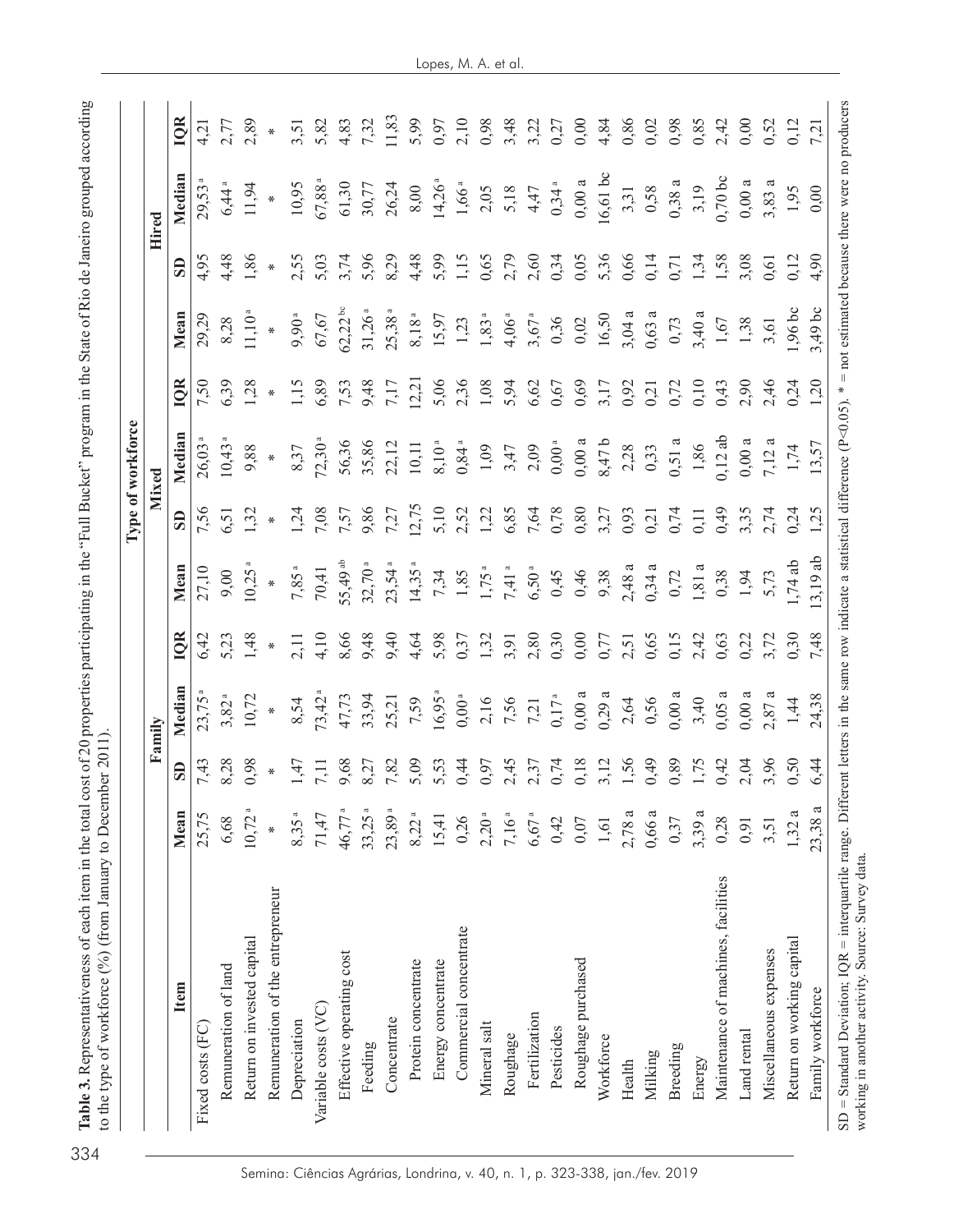The variable costs (Table 1) are the same as the effective operating costs, plus the return on working capital and family workforce. A difference  $(P<0.05)$ was observed between the family stratum and the others, which were similar to each other.

Regarding the return on working capital (Table 1) (the return rate of the savings account, which in this research was 6.00% per year, over half the EOC value in the milk activity), it is questionable to apply it to the milk producer because the vast majority of producers have commercial credit until the milk is paid, with no need for working capital. Its inclusion increases variable costs, negatively reflecting profitability and cost-effectiveness, leading to an unrealistic analysis of the results.

The representativeness of variable costs in TC (Table 3) was similar ( $P > 0.05$ ) among the strata. The values for the family and mixed strata were lower than 88.4 and 76.30%, respectively, and higher than 59.60% in the hired stratum (LOPES et al., 2010).

Regarding the economic efficiency indicators gross margin (gross revenue minus effective operating cost), the family stratum was similar  $(P>0.05)$  to the mixed stratum, which was similar (P>0.05) to the hired stratum. The net margin (gross revenue minus the total operating cost) (Table 1) presented a difference  $(P<0.05)$  between the hired stratum and the others, which were similar to each other. These results were mainly due to the amount of milk and animals sold, being also satisfactory (positive) and evidencing that the milk activity in the production strata is able to survive in the short and medium term, respectively. According to the positive values of net margin (Table 1), the revenue allowed a reserve related to the depreciation and the remuneration of the family workforce.

The economic efficiency indicator (gross revenue minus total cost) showed a similarity  $(P>0.05)$ between the strata. The result of the hired stratum was satisfactory (positive), what evidences that, in addition to covering all expenses, the entrepreneur was able to capitalize. In the family and mixed strata, the result was unsatisfactory, evidencing that the milk activity was not able to fully remunerate the invested capital. In the study of Lopes et al. (2010), all strata had a positive gross margin, while the net margin was positive in the mixed and hired strata.

By subtracting the average of the total cost from the average revenue in the hired stratum (Table 1), we observed that all variable costs could be paid, the depreciation reserve could be accomplished, and the capital invested in assets and land could be fully remunerated. This evidences that the studied properties in this stratum, are in general capitalizing. However, the family and mixed strata showed that all variable costs could be paid and the depreciation reserve could be accomplished, but that the capital invested in goods and land could not be fully remunerated. This fact evidences that the studied properties of these strata are, on average, decapitalizing over time, not improving the production efficiency.

When considering the indicators gross and net margin and result using only the milk revenue, we could observe (Table 1) in the mixed and hired strata that the milk activity is able to "survive" in the short and medium term, with a possibility of decapitalization since the result was negative in both strata. In the family stratum, the milk activity would be able to "survive" only in the short term since the net margin and result were negative only when considering the milk revenue. The revenue from the sale of animals and other revenue in the hired stratum was essential for the profit, but it was not enough for the family and mixed strata, presenting a negative result.

Profitability is an indicator used to compare similar activities. The values of profitability 1 (result/total revenue) (Table 1) among the strata were similar  $(P<0.05)$ . In the family and mixed strata, the value was negative and means that for each R\$ 100.00 of revenue there was a loss of R\$ 11.56 and R\$ 9.07, respectively, while in the hired stratum there was a gain of R\$ 5.41. When analyzing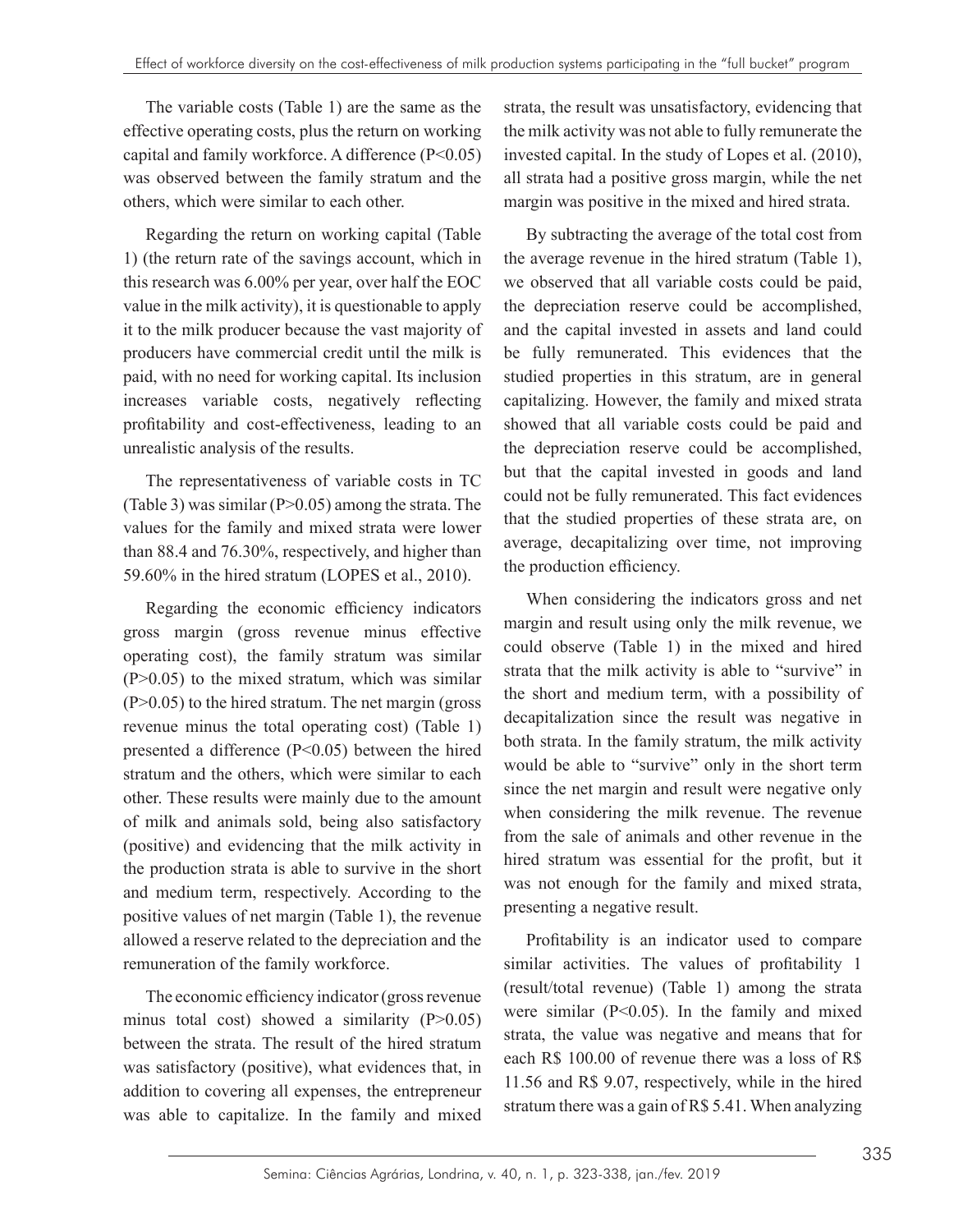the profitability 2 (net margin/total revenue), a similarity (P>0.05) was observed between strata and gains of R\$ 10.89, R\$ 13.82, and R\$ 26.41 for each R\$ 100.00 of revenue, for the family, mixed, and hired strata, respectively. The values were higher because this indicator does not include the remuneration of land, return on invested capital, remuneration of the entrepreneur, and the return on working capital.

Cost-effectiveness is an indicator for comparing different activities. When the cost-effectiveness 1 was analyzed (result/effective operating cost + total fixed assets), a similarity was observed between the strata (P>0.05). The cost-effectiveness 2 (net margin/effective operating  $cost + total$  fixed assets) showed a similarity between the strata  $(P>0.05)$ . They presented values of 4.21, 4.03, and 7.59% for the family, mixed, and hired strata, respectively, the latter being higher than the savings account.

In order to perform a real analysis of results, it is necessary to verify if the herd equity variation was positive by calculating the difference (in R\$) of the herd equity value at the end and beginning of the study period. The herd equity variation, an index that measures herd equity valuation or devaluation, was similar (P>0.05) among the strata (Table 1). This variation, when positive, may be an indication that the herd is growing, the herd is not yet stabilized or the animals became valued. In this study, this variation was not proportional to herd size, i.e. the hired workforce stratum, which presents the highest number of animals in lactation, obtained the lowest equity variation because the herd was closer to stabilization when compared to the other systems, as well as because there was a higher exchange of animals of lower genetic potential by others of better potential. The family stratum showed a loss of R\$ 2,705.18 but had an equity increment in animals of R\$ 3,275.00. Thus, the result can be considered as R\$ 569.82 (R\$ 3,275.00 − R\$ 2,705.18) without analyzing other equity increases.

The average price paid for milk in all strata

was similar (P>0.05). The hired stratum, which presented the highest produced volume, was expected to receive the highest average price (Table 1) when compared to the other strata, as observed by Lopes et al. (2008), due to the volume and quality bonus. In the present study, there is no data referring to payment for quality, which could also be a reason for the lowest unit value paid to milk in the hired stratum when compared to the mixed stratum.

#### **Conclusions**

The type of workforce influences the total cost of milk production and hence the profitability and costeffectiveness. The properties with hired workforce have the lowest total unit costs and, because they present a positive result, the dairy activity is able to produce in the long term and the cattle rancher are capitalizing. The strata that adopted mixed and family workforce have a positive net margin and negative result and are able to produce in the medium term, but they decapitalize in the long term.

The components of the effective operating cost that have the greatest representativeness on the costs of the dairy activity in the family workforce stratum, in a descending order, are food, miscellaneous expenses, and energy. In the strata of mixed and hired workforce, the most representative items are food, workforce, and miscellaneous expenses. In the composition of total production costs, the items with the highest representativeness in the family and mixed strata, as well as for the hired stratum, are food, family workforce, and return on invested capital.

#### **References**

BARROS, H. *Economia agrária*. 2. ed. Lisboa: Livraria Sá da Costa,1948. 348 p.

BRASIL. Presidência da República - Casa Civil. Subchefia de Assuntos Jurídicos. Lei nº 11.326, de 24 de julho 2006. Estabelece as diretrizes para a formulação da Política Nacional da Agricultura Familiar e Empreendimentos Familiares Rurais. *Diário Oficial [da]*